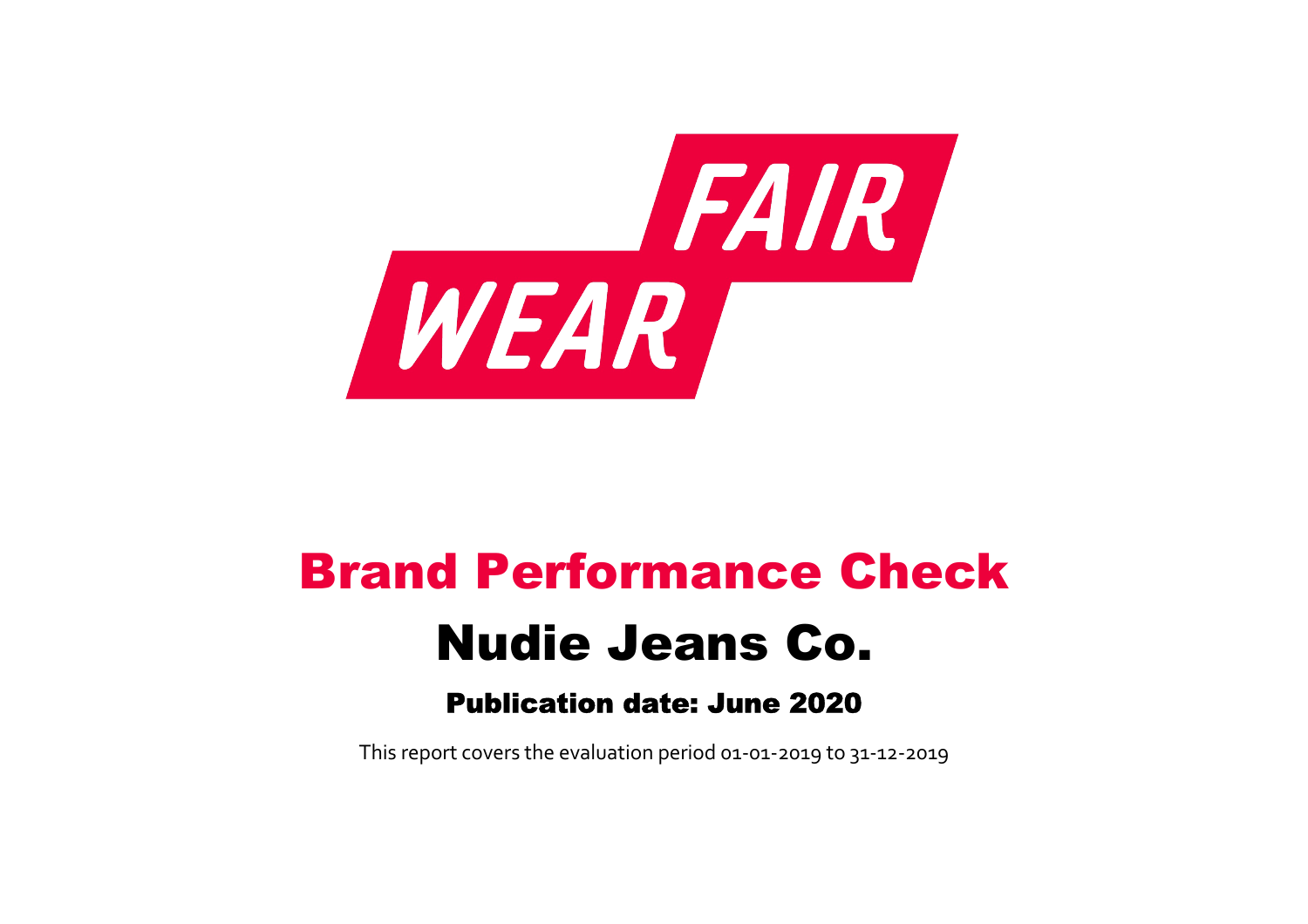#### About the Brand Performance Check

Fair Wear Foundation (Fair Wear) believes that improving conditions for apparel product location workers requires change at many levels. Traditional efforts to improve conditions focus primarily on the product location. Fair Wear, however, believes that the management decisions of clothing brands have an enormous influence for good or ill on product location conditions.

Fair Wear's Brand Performance Check is a tool to evaluate and report on the activities of Fair Wear's member companies. The Checks examine how member company management systems support Fair Wear's Code of Labour Practices. They evaluate the parts of member company supply chains where clothing is assembled. This is the most labour intensive part of garment supply chains, and where brands can have the most influence over working conditions.

In most apparel supply chains, clothing brands do not own product locations, and most product locations work for many different brands. This means that in most cases Fair Wear member companies have influence, but not direct control, over working conditions. As a result, the Brand Performance Checks focus primarily on verifying the efforts of member companies. Outcomes at the product location level are assessed via audits and complaint reports, however the complexity of the supply chains means that even the best efforts of Fair Wear member companies cannot guarantee results.

Even if outcomes at the product location level cannot be guaranteed, the importance of good management practices by member companies cannot be understated. Even one concerned customer at a product location can have significant positive impacts on a range of issues like health and safety conditions or freedom of association. And if one customer at a product location can demonstrate that improvements are possible, other customers no longer have an excuse not to act. The development and sharing of these types of best practices has long been a core part of Fair Wear's work.

The Brand Performance Check system is designed to accommodate the range of structures and strengths that different companies have, and reflects the different ways that brands can support better working conditions.

This report is based on interviews with member company employees who play important roles in the management of supply chains, and a variety of documentation sources, financial records, supplier data. The findings from the Brand Performance Check are summarized and published at [www.fairwear.org](http://www.fairwear.org/). The online [Brand Performance Check Guide](https://api.fairwear.org/wp-content/uploads/2020/03/FWF_BrandPerformanceCheckGuide-DEF.pdf) provides more information about the indicators.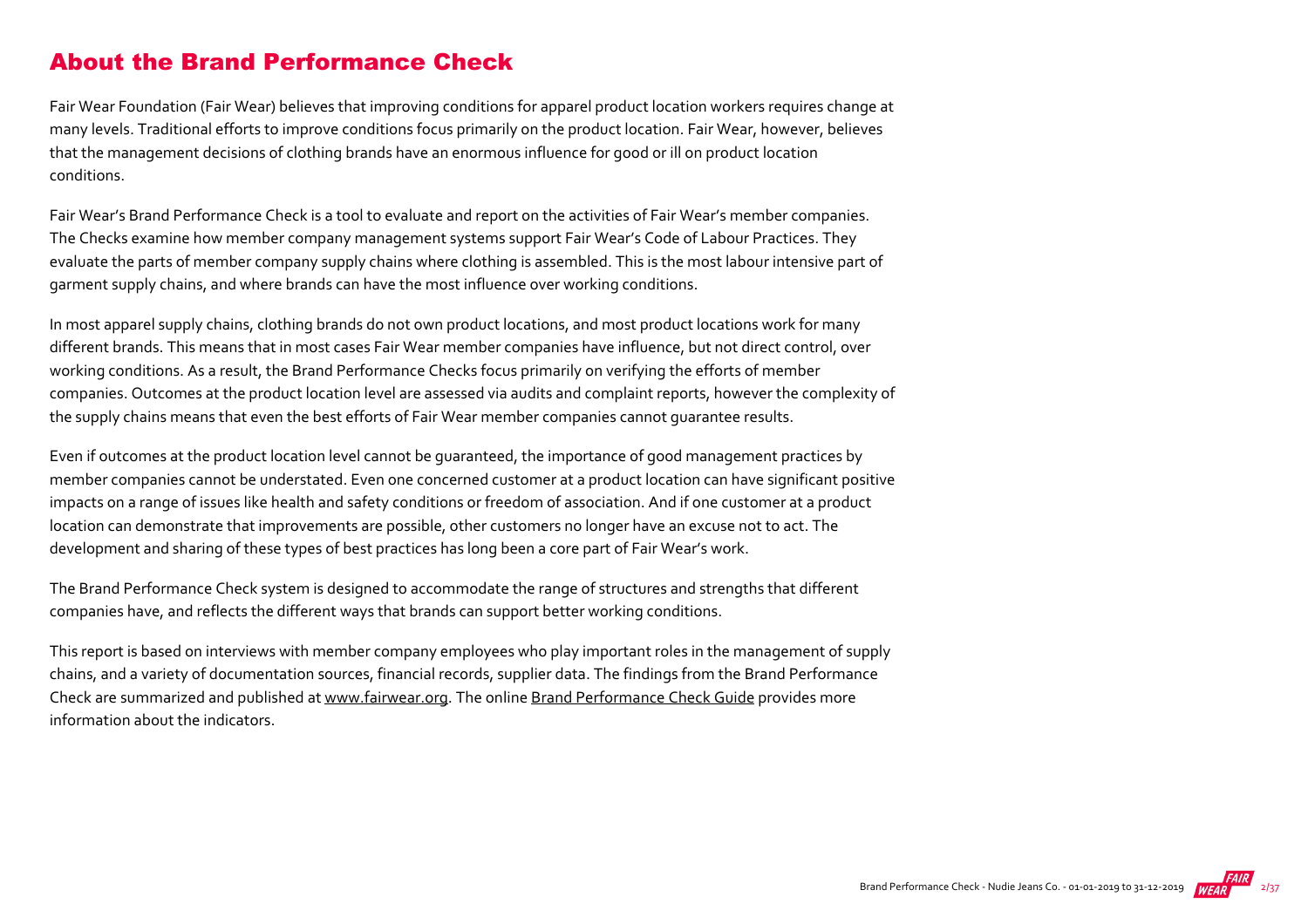### Brand Performance Check Overview

#### Nudie Jeans Co.

#### Evaluation Period: 01-01-2019 to 31-12-2019

| <b>Member company information</b>                                                         |                                            |
|-------------------------------------------------------------------------------------------|--------------------------------------------|
| Headquarters:                                                                             | Goteborg, Sweden                           |
| Member since:                                                                             | 2009-11-11                                 |
| Product types:                                                                            | Garments, clothing, fashion apparel        |
| Production in countries where Fair Wear is active:                                        | India, Tunisia, Turkey                     |
| Production in other countries:                                                            | Italy, Lithuania, Poland, Portugal, Sweden |
| <b>Basic requirements</b>                                                                 |                                            |
| Workplan and projected production location data for upcoming year have been<br>submitted? | Yes                                        |
| Actual production location data for evaluation period was submitted?                      | Yes                                        |
| Membership fee has been paid?                                                             | Yes                                        |
| <b>Scoring overview</b>                                                                   |                                            |
| % of own production under monitoring                                                      | 97%                                        |
| Benchmarking score                                                                        | 80                                         |
| Category                                                                                  | Leader                                     |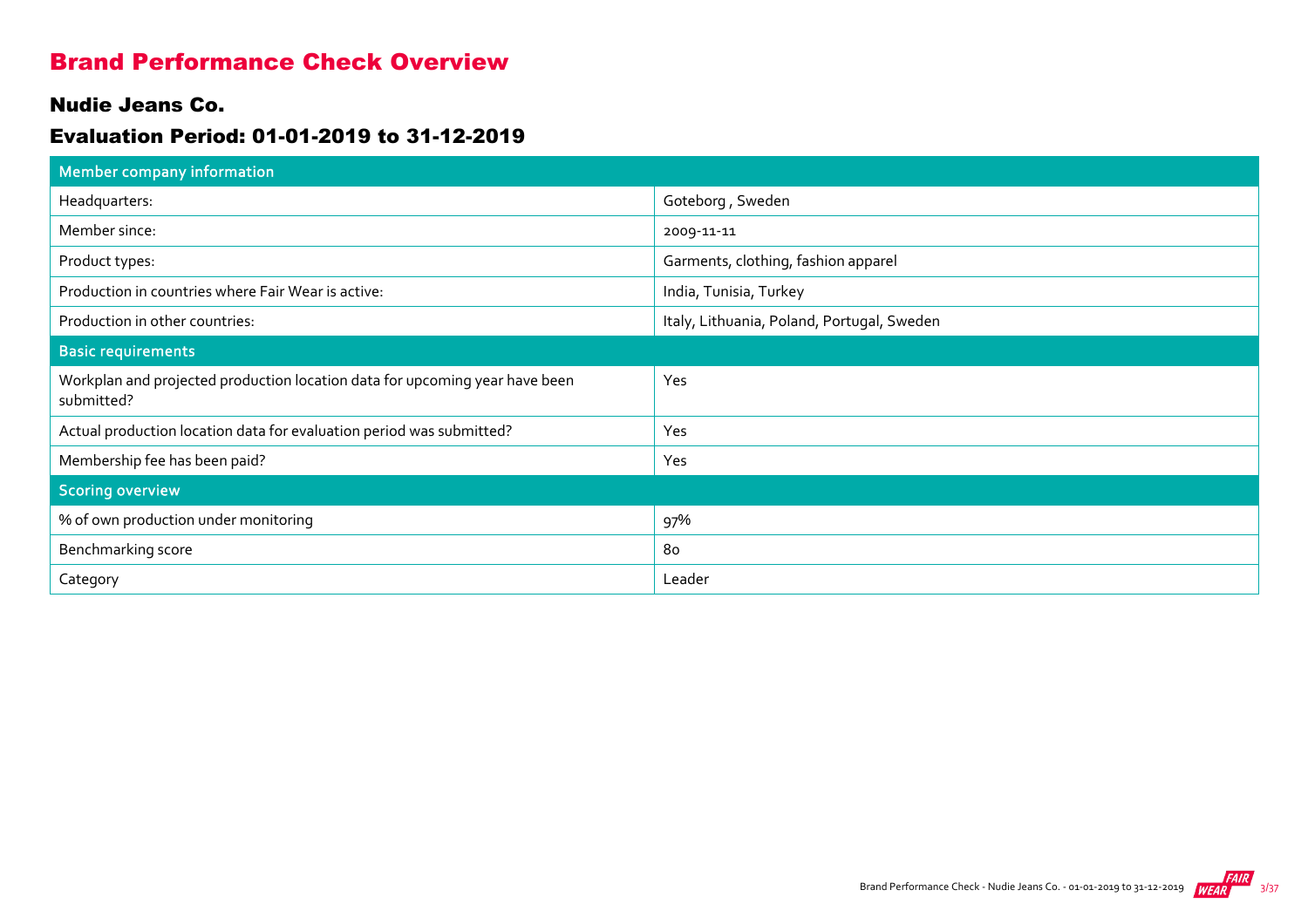#### Disclaimer

This performance check was conducted amidst the COVID‐19 outbreak in 2020. Due to travel restrictions in 2020, the assessment methodology for this check was modified to adapt to an online version.

While the performance check does cover all indicators, Fair Wear was not able to cross-check information with the member company's other departments to the extent it would normally do. This may have led to shorter descriptions/comments in the report. We have taken additional measures to ensure the scores are still inclusive and representative of the performance/progress made: more documentation was requested from the member during the preparation phase and other staff members were interviewed to score a specific indicator, where necessary. Furthermore, due to our improved data management system, Fair Wear was able to better track and document progress, mitigating much of the disadvantage of a remote performance check.

This modified version was applied consistently to all members' performance checks evaluating the year 2019 in order to maintain fair and comparable data.

Fair Wear's performance checks review the progress that was made in the previous financial year. In this case, the 2019 financial year. Thus, this report does not cover the member's response to COVID-19, which will be monitored during the year and evaluated in the next performance check.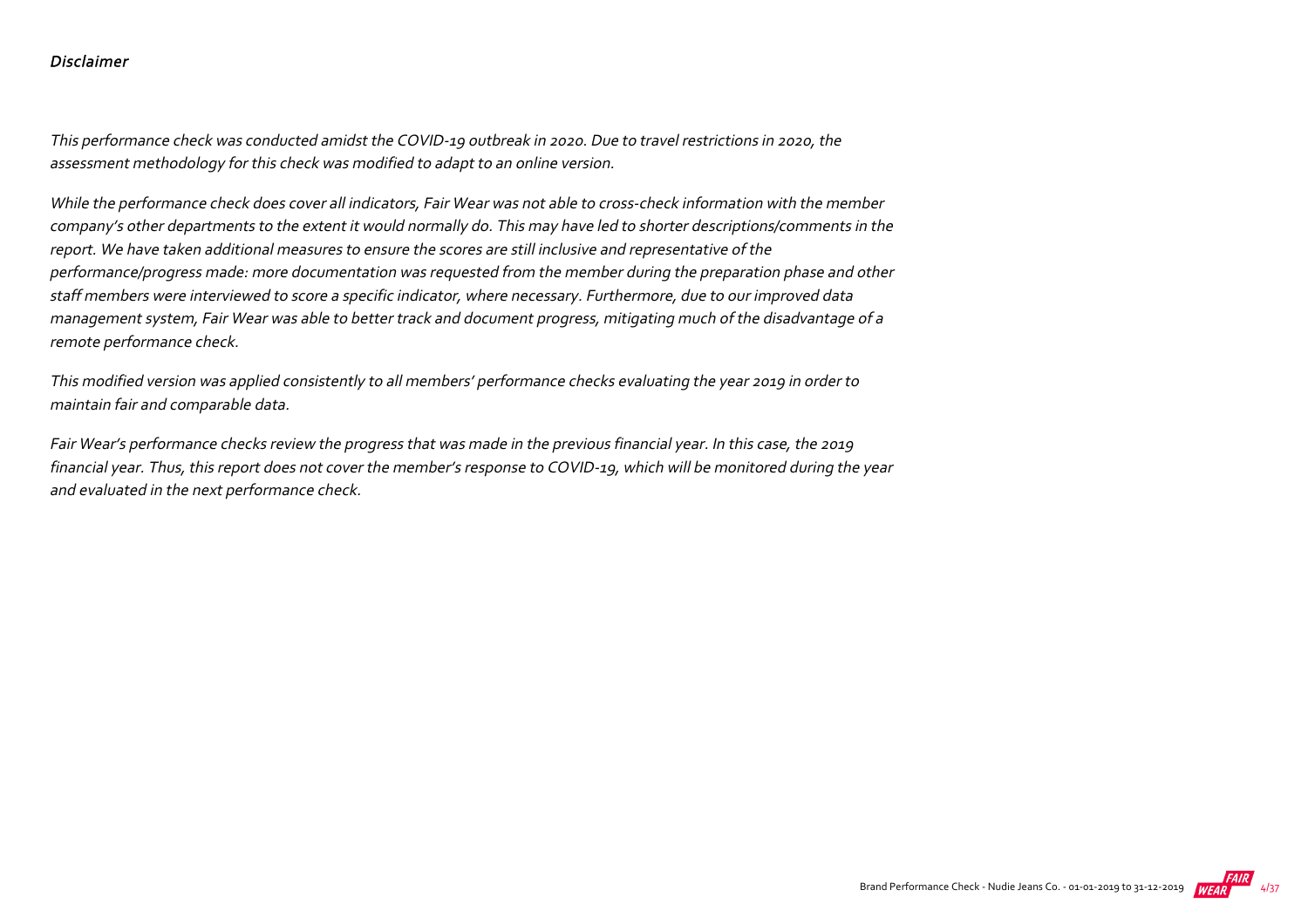#### Summary:

Nudie Jeans has shown advanced results on performance indicators and has made exceptional progress. With a monitoring percentage of 97% and a benchmarking score of 82, the brand remains in the 'Leader' category for the seventh consecutive year.

Nudie Jeans has laid a firm foundation to monitor all production locations. It has invested in online tools with which both the brand and the respective suppliers can update information, track progress on activities and update the status of audit findings. This system will provide the brand with an overview of the entire supply chain, common issues and support the brand in consolidating its efforts. Apart from that, the brand has strongly integrated systems in place to do due diligence before placing orders in factories and to support reasonable working hours.

Nudie Jeans has shown advanced efforts in paying its share of the living wage in India. These efforts make the company one of the frontrunners in the industry on the topic of living wage. Fair Wear encourages Nudie Jeans to keep scaling up its efforts in other countries, such as Tunisia.

Nudie Jeans is proactive in following up on complaints, specifically where this involves suppliers shared with other Fair Wear members. Fair Wear recommends that the brand invests efforts to work on transformative and preventive steps, for example by conducting additional training and ensuring well-functioning HR, communication and grievance procedures at its suppliers.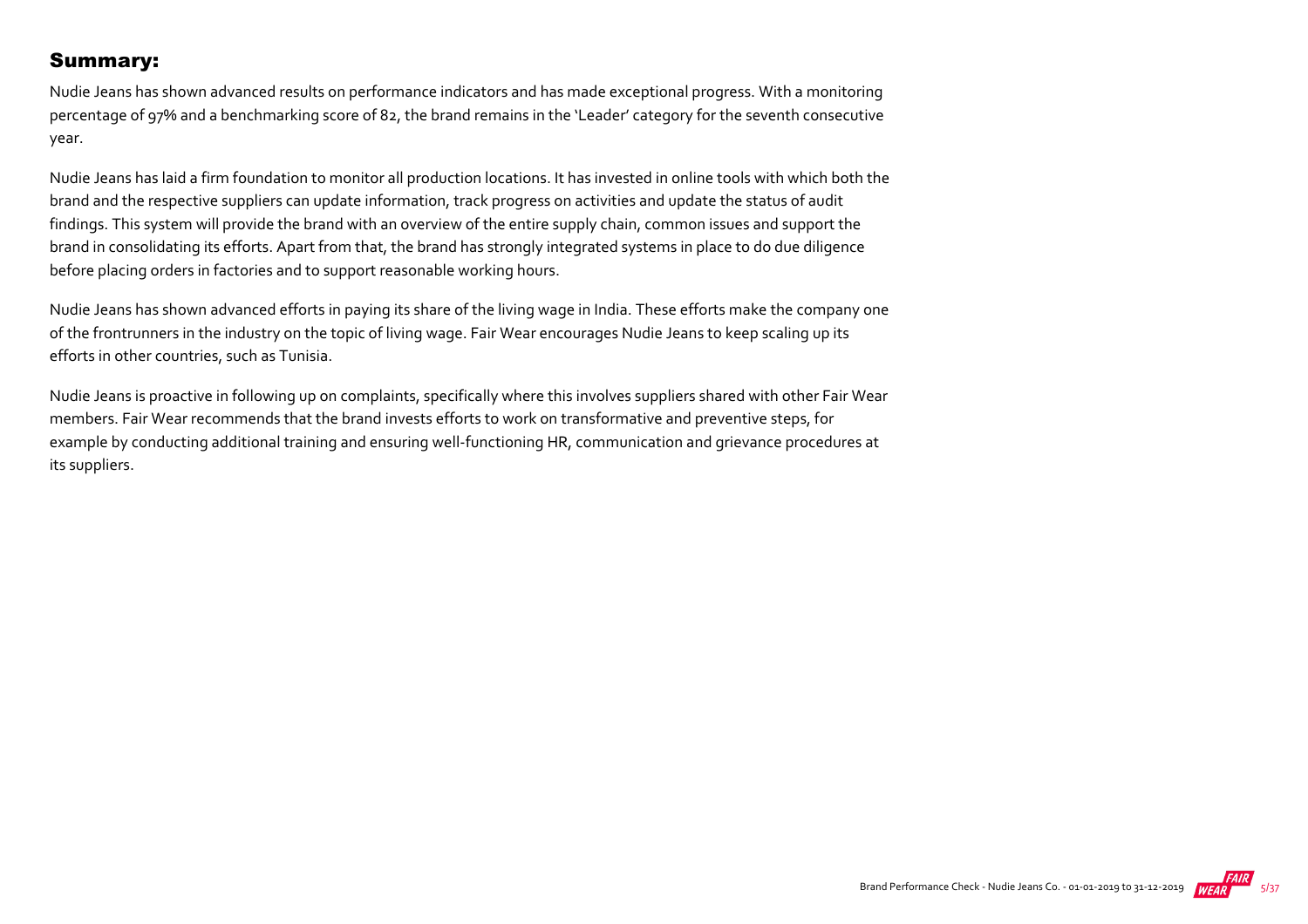### Performance Category Overview

Leader: This category is for member companies who are doing exceptionally well, and are operating at an advanced level. Leaders show best practices in complex areas such as living wages and freedom of association.

Good: It is Fair Wear's belief that member companies who are making a serious effort to implement the Code of Labour Practices—the vast majority of Fair Wear member companies—are 'doing good' and deserve to be recognized as such. They are also doing more than the average clothing company, and have allowed their internal processes to be examined and publicly reported on by an independent NGO. The majority of member companies will receive a 'Good' rating.

Needs Improvement: Member companies are most likely to find themselves in this category when major unexpected problems have arisen, or if they are unable or unwilling to seriously work towards CoLP implementation. Member companies may be in this category for one year only after which they should either move up to Good, or will be moved to suspended.

Suspended: Member companies who either fail to meet one of the Basic Requirements, have had major internal changes which means membership must be put on hold for a maximum of one year, or have been in Needs Improvement for more than one year. Member companies may remain in this category for one year maximum, after which termination proceedings will come into force.

Categories are calculated based on a combination of benchmarking score and the percentage of own production under monitoring. The specific requirements for each category are outlined in the Brand Performance Check Guide.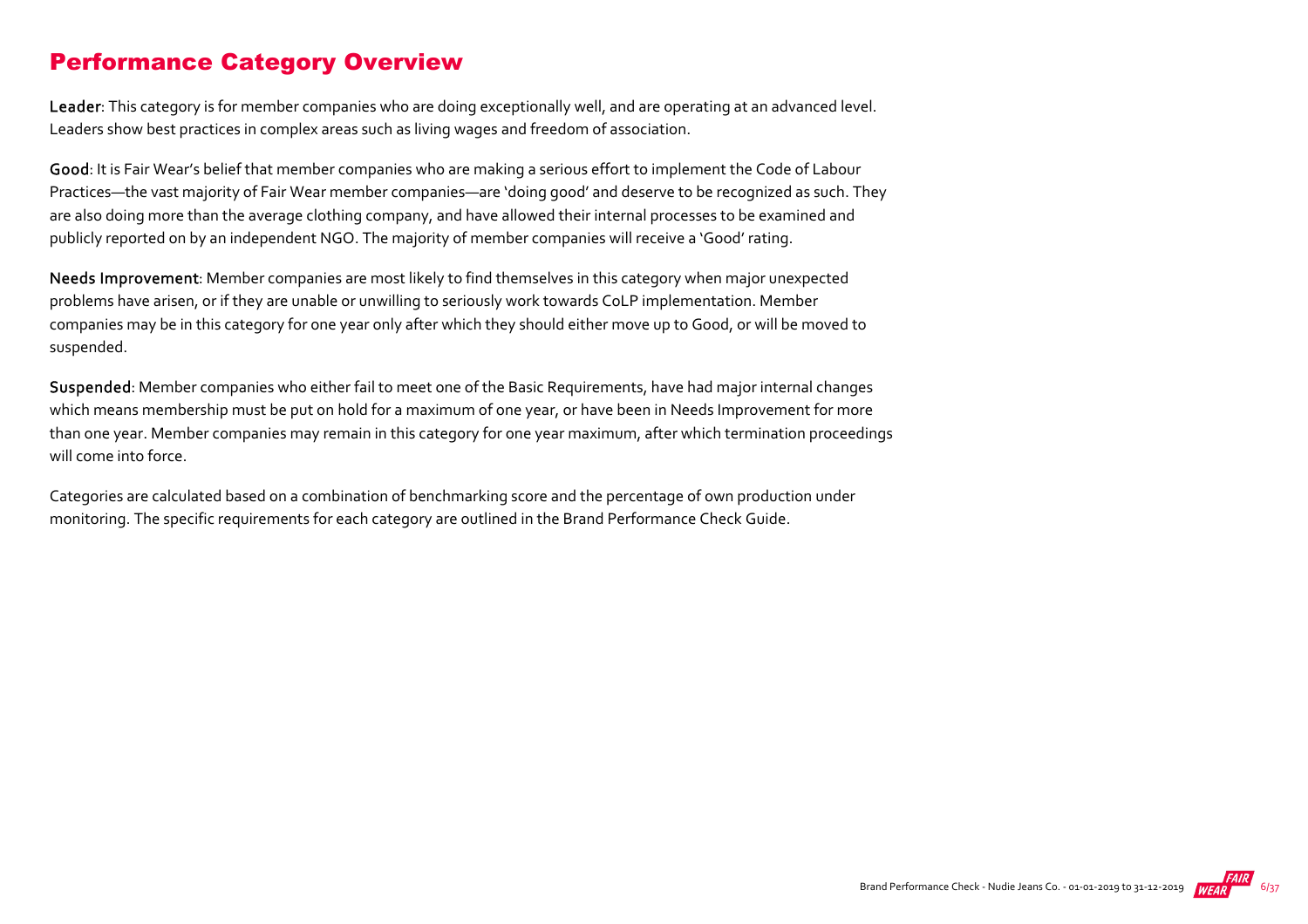## 1. Purchasing Practices

| Performance indicators                                                                                                              | <b>Result</b> | <b>Relevance of Indicator</b>                                                                                                                                                 | <b>Documentation</b>                                   | Score Max | <b>Min</b> |
|-------------------------------------------------------------------------------------------------------------------------------------|---------------|-------------------------------------------------------------------------------------------------------------------------------------------------------------------------------|--------------------------------------------------------|-----------|------------|
| 1.1a Percentage of production volume from<br>production locations where member company buys<br>at least 10% of production capacity. | 89%           | Member companies with less than 10% of a<br>production location's production capacity generally<br>have limited influence on production location<br>managers to make changes. | Supplier information<br>provided by member<br>company. |           | $\circ$    |

Comment: Nudie Jeans has 51 active suppliers, and sources in India, Italy, Lithuania, Poland, Portugal, Sweden, Tunisia, and Turkey. 89% of its 2019 production volume comes from suppliers where they buy at least 10% of the factories' production capacity.

For each style, Nudie Jeans wants to limit the number of suppliers. New suppliers are used only when a new style of a product group is introduced. New subcontractors are added to be able to support different production techniques (e.g. specific type of printing) which limits the brand's ability to consolidate and repeat production at the same subcontractors.

| Performance indicators                                                                                                        | <b>Result</b> | <b>Relevance of Indicator</b>                                                                                                                                                                                                                                                                                                               | <b>Documentation</b>                                             | Score Max | <b>Min</b> |
|-------------------------------------------------------------------------------------------------------------------------------|---------------|---------------------------------------------------------------------------------------------------------------------------------------------------------------------------------------------------------------------------------------------------------------------------------------------------------------------------------------------|------------------------------------------------------------------|-----------|------------|
| 1.1b Percentage of production volume from<br>production locations where member company buys<br>less than 2% of its total FOB. | 22%           | FWF provides incentives to clothing brands to<br>consolidate their supplier base, especially at the tail<br>end, as much as possible, and rewards those<br>members who have a small tail end. Shortening the<br>tail end reduces social compliance risks and<br>enhances the impact of efficient use of capital and<br>remediation efforts. | <b>Production location</b><br>information as provided<br>to FWF. | $\circ$   | $\circ$    |

Comment: 22% of Nudie Jeans production volume comes from production locations where it buys less than 2% of its total FOB, which is an increase of 10% compared to the previous year. The need to grow capacity in 2019 and Nudie Jeans' sourcing strategy required the need to have more production locations where it buys less than 2% of its FOB.

Recommendation: Fair Wear recommends Nudie Jeans to consolidate its supply base by limiting the number of production locations in its 'tail end'. To achieve this, Nudie Jeans should determine whether production locations where they buy less than 2% of their FOB are of strategic relevance. Shortening the tail will reduce the social compliance risks the member is exposed to and will allow the member to improve working conditions in a more efficient and effective way. It is advised to describe the process of consolidation in a sourcing strategy that is agreed upon with top management/sourcing staff.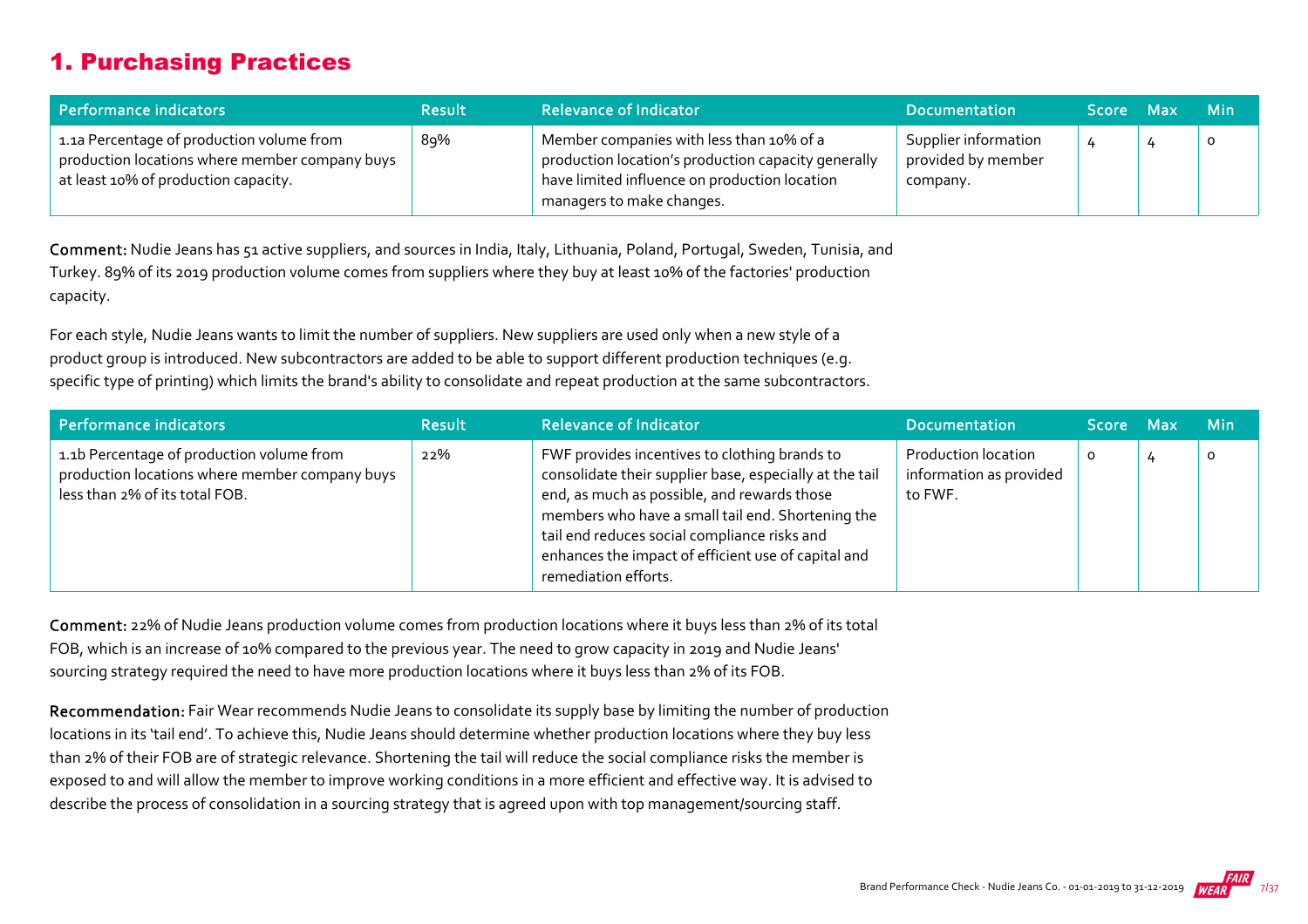| Performance indicators                                                                                                                 | <b>Result</b> | <b>Relevance of Indicator</b>                                                                                                                                                  | <b>Documentation</b>                                   | <b>Score</b> | Max | <b>Min</b> |
|----------------------------------------------------------------------------------------------------------------------------------------|---------------|--------------------------------------------------------------------------------------------------------------------------------------------------------------------------------|--------------------------------------------------------|--------------|-----|------------|
| 1.2 Percentage of production volume from<br>production locations where a business relationship<br>has existed for at least five years. | 88%           | Stable business relationships support most aspects<br>of the Code of Labour Practices, and give production<br>locations a reason to invest in improving working<br>conditions. | Supplier information<br>provided by member<br>company. |              |     | $\circ$    |

Comment: Nudie Jeans maintains a long term relationship of over 5 years with suppliers that account for 88% of the company's production volume. With subcontractors, the brand cannot guarantee continuing long‐term relationships as skill and technique demands of a product define the type of subcontractor needed, which may not necessarily be available at an existing subcontractor.

| l Performance indicators                                                                                                                                          | <b>Result</b> | <b>Relevance of Indicator</b>                                                                                                                        | <b>Documentation</b>      | Score Max | <b>Min</b> |
|-------------------------------------------------------------------------------------------------------------------------------------------------------------------|---------------|------------------------------------------------------------------------------------------------------------------------------------------------------|---------------------------|-----------|------------|
| 1.3 All (new) production locations are required to<br>sign and return the questionnaire with the Code of<br>Labour Practices before first bulk orders are placed. | Yes           | The CoLP is the foundation of all work between<br>production locations and brands, and the first step in<br>developing a commitment to improvements. | Signed CoLPs are on file. |           |            |

Comment: In 2019, the brand added six new suppliers (two CMT units and four subcontractors). All of the production locations signed and returned the questionnaire with the Code of Labour Practices. By doing so, Nudie Jeans fulfilled last year's requirement.

| Performance indicators                                                                                                | <b>Result</b> | <b>Relevance of Indicator</b>                                                                          | <b>Documentation</b>                                                                                | <b>Score</b> | / Max | <b>Min</b> |
|-----------------------------------------------------------------------------------------------------------------------|---------------|--------------------------------------------------------------------------------------------------------|-----------------------------------------------------------------------------------------------------|--------------|-------|------------|
| 1.4 Member company conducts human rights due<br>diligence at all (new) production locations before<br>placing orders. | Advanced      | Due diligence helps to identify, prevent and mitigate<br>potential human rights problems at suppliers. | Documentation may<br>include pre-audits,<br>existing audits, other<br>types of risk<br>assessments. |              |       | O          |

Comment: At a sourcing country level, Nudie Jeans has developed an evaluation of supplier countries with Human Development Index, Democracy Index, Global Peace Index, Corruption Perception Index forming the basis to define the lowest acceptable score to allow production in those countries. At existing supplying countries, if the total score of the country falls below the defined criteria for more than two consecutive years, the brand's policy requires that a plan of withdrawal is established within six months.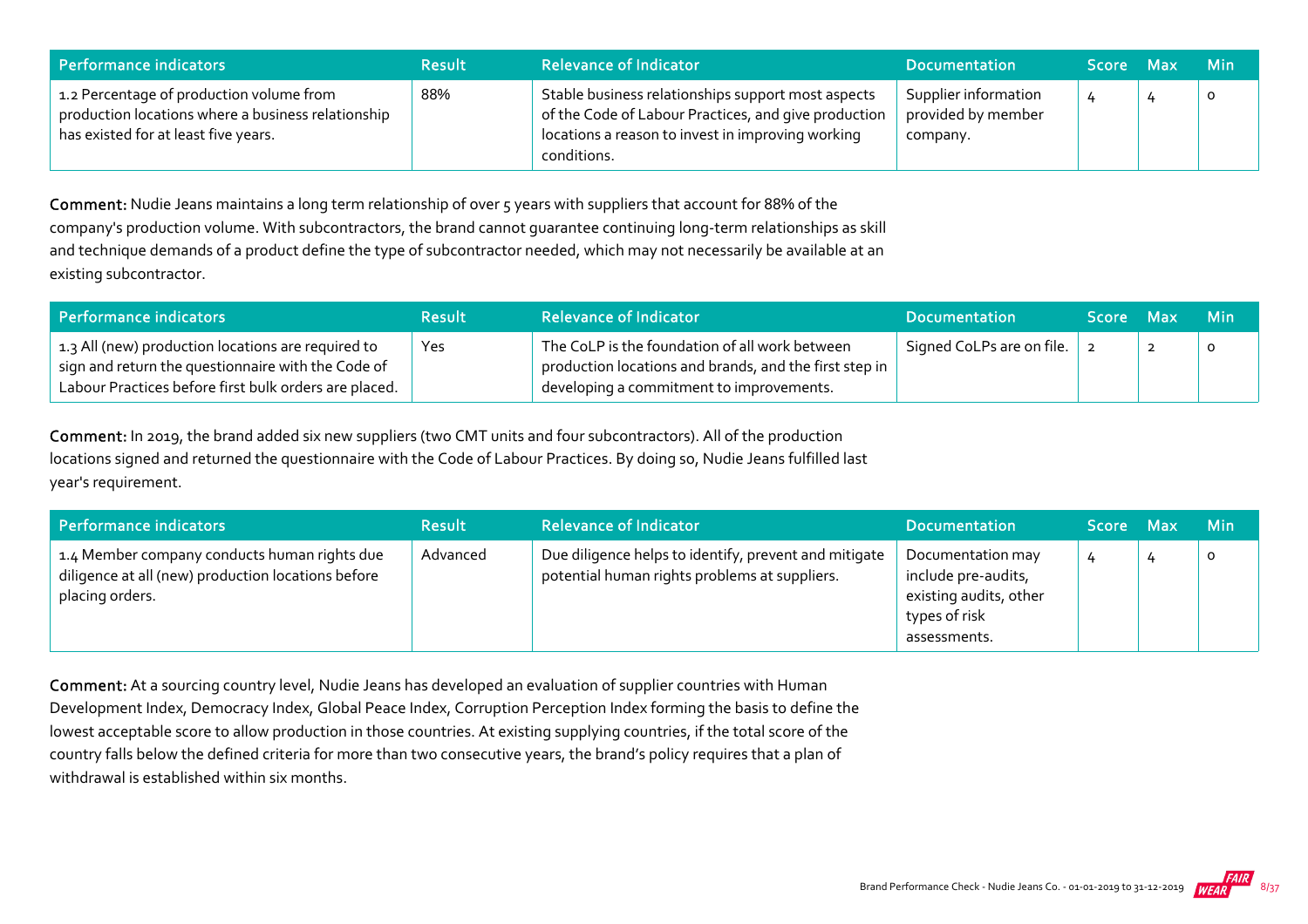At a supplier level, a 'Factory Assessment Manual' is used as an assessment tool during first visits at new or potential new suppliers. The brand's team visits all new suppliers before orders are placed. A discussion with the supplier using the manual already informs the supplier about the brand's expectations requiring the supplier to be transparent and cooperate on addressing issues pertaining to the Code of Labour Practices. The manual also ensures that the brand checks and captures information pertaining to potential subcontracting and findings from existing audit reports. After buyers and designers have had their first meeting to discuss a new product, the sustainability manager meets with buyers to discuss possible sourcing countries and production locations. In this way, the sustainability department can avert possible risks at an early stage.

| Performance indicators                                                                                      | <b>Result</b>                                | <b>Relevance of Indicator</b>                                                                                                          | <b>Documentation</b>                                                                        | Score Max | <b>Min</b> |
|-------------------------------------------------------------------------------------------------------------|----------------------------------------------|----------------------------------------------------------------------------------------------------------------------------------------|---------------------------------------------------------------------------------------------|-----------|------------|
| 1.5 Production location compliance with Code of<br>Labour Practices is evaluated in a systematic<br>manner. | Yes, and leads<br>to production<br>decisions | A systemic approach is required to integrate social<br>compliance into normal business processes, and<br>supports good decisionmaking. | Documentation of<br>systemic approach:<br>rating systems,<br>checklists, databases,<br>etc. |           |            |

Comment: Nudie Jeans has a system to evaluate progress on improvements regarding social compliance for each production location. The member brand uses qualitative data, no score sheet is used for the evaluation. Nudie Jeans has eight product groups (jeans, jackets, knits, sweaters, shirts, ties, underwear and accessories). Each supplier is evaluated by the respective product group; all staff working with that product group are involved in the evaluation. CSR performance is equally important next to production and quality criteria. The member brand specifically evaluates the willingness of suppliers to improve on social compliance. In case a supplier falls behind in certain areas, a plan is established to make improvements. Buyers are included in communication with suppliers about social remediation so that suppliers know the decisions are supported by buyer/production staff, and not only CSR.

The brand uses an online platform where both the brand and respective suppliers can update information, track progress on activities like putting up a worker information sheet at a factory and update the status of audit findings. The dashboard offers a real‐time status of task completion. This new system will also provide the brand with an overview of the entire supply chain, common issues and support the brand in consolidating efforts. The brand is still in the process of moving completely to this new system and onboarding all suppliers.

Given that one product type is mostly made at each supplier, the stock order fluctuates with changes in sales, which means it is difficult to reward suppliers with extra orders. The best suppliers have good visibility in the production guide on the brand website, which is public, and thus can be leveraged as a good communication tool by factories.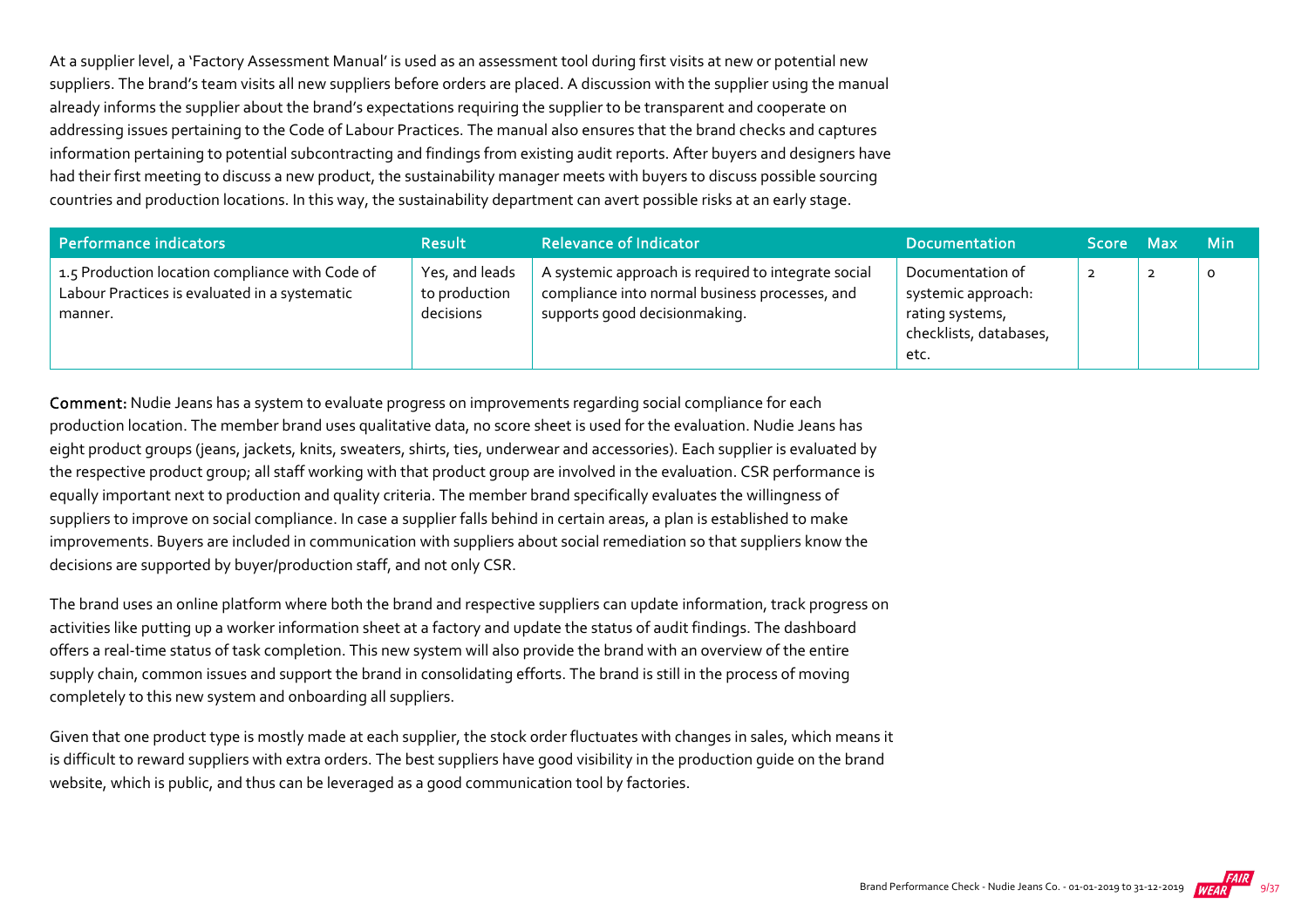| Performance indicators                                                                    | <b>Result</b>                                 | <b>Relevance of Indicator</b>                                                                                                               | <b>Documentation</b>                            | Score Max | Min     |
|-------------------------------------------------------------------------------------------|-----------------------------------------------|---------------------------------------------------------------------------------------------------------------------------------------------|-------------------------------------------------|-----------|---------|
| 1.6 The member company's production planning<br>systems support reasonable working hours. | Strong,<br>integrated<br>systems in<br>place. | Member company production planning systems can<br>have a significant impact on the levels of excessive<br>overtime at production locations. | Documentation of<br>robust planning<br>systems. |           | $\circ$ |

Comment: Nudie Jeans' production planning has four collections a year, a big spring and autumn collection and a relatively smaller summer and winter collection. That apart, the member brand has two capsule collections, and running styles, which are never out of stock items.

The lead-time for production varies for different product groups, depending on, if a new fabric is developed or if existing stock yarns are being used. For garments with longer lead‐times for fabrics and production, the brand pre‐estimates the quantity and places the orders a month earlier than other orders.

Nudie Jeans is aware of the production capacity of all factories and knows which production lines are used for their production and how much time it costs to complete their order. The brand engages with suppliers regarding peak and low seasons and tries to place orders/styles that are running during the whole year more specifically to the supplier's low seasons to balance their workload. The brand also works closely with suppliers through the production cycle, helps them prioritize orders and tracks their progress on a weekly basis. In case forecasting is not possible, the brand books an estimated capacity in advance at the supplier.

| Performance indicators                                                             | <b>Result</b>           | <b>Relevance of Indicator</b>                                                                                                                                                                               | <b>Documentation</b>                                                                                                                                                                                                     | Score Max |   | <b>Min</b> |
|------------------------------------------------------------------------------------|-------------------------|-------------------------------------------------------------------------------------------------------------------------------------------------------------------------------------------------------------|--------------------------------------------------------------------------------------------------------------------------------------------------------------------------------------------------------------------------|-----------|---|------------|
| 1.7 Degree to which member company mitigates<br>root causes of excessive overtime. | Intermediate<br>efforts | Some production delays are outside of the control of<br>member companies; however there are a number of<br>steps that can be taken to address production delays<br>without resorting to excessive overtime. | Evidence of how<br>member responds to<br>excessive overtime and<br>strategies that help<br>reduce the risk of<br>excessive overtime, such<br>as: root cause analysis,<br>reports, correspondence<br>with factories, etc. |           | 6 | 0          |

Comment: In 2019, there was one Fair Wear audit which showed excessive overtime. The company followed up with the factory which was already aware of the situation and working on keeping to the legal hours. However, they needed more time to remediate this issue.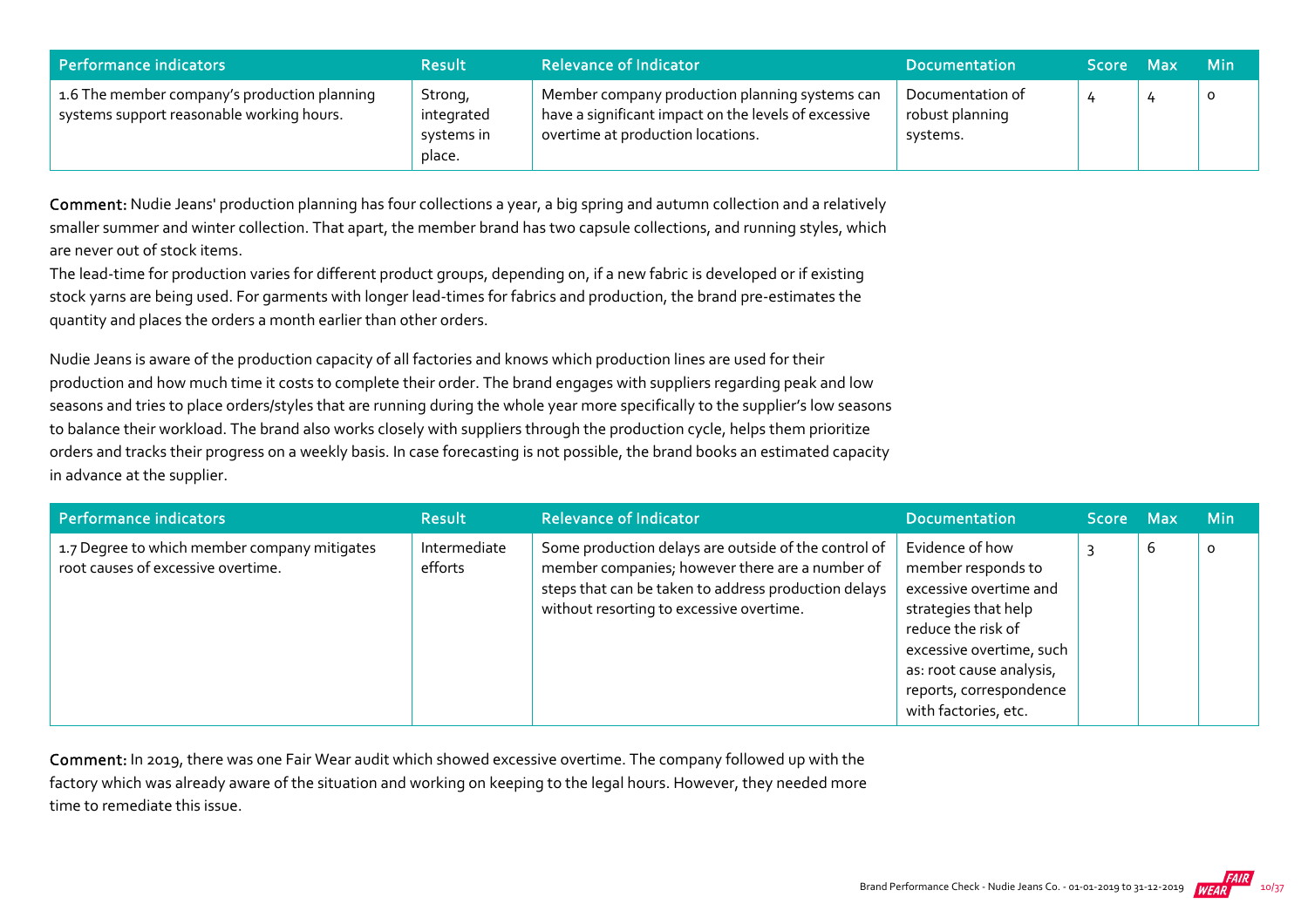Recommendation: Besides discussing it with the supplier and assessing root causes, Fair Wear strongly recommends Nudie Jeans to actively take measures when excessive overtime is found. Taking measures to ensure that Nudie Jeans knows and shows whether excessive overtime takes place at a supplier as well as diligent follow‐up is key in resolving the issue.

| Performance indicators                                                                                               | <b>Result</b> | <b>Relevance of Indicator</b>                                                                                                                                                                                   | <b>Documentation</b>                                                                                                        | Score Max | ⊟ Min |
|----------------------------------------------------------------------------------------------------------------------|---------------|-----------------------------------------------------------------------------------------------------------------------------------------------------------------------------------------------------------------|-----------------------------------------------------------------------------------------------------------------------------|-----------|-------|
| 1.8 Member company can demonstrate the link<br>between its buying prices and wage levels in<br>production locations. | Intermediate  | Understanding the labour component of buying<br>prices is an essential first step for member<br>companies towards ensuring the payment of<br>minimum wages - and towards the implementation<br>of living wages. | Interviews with<br>production staff,<br>documents related to<br>member's pricing policy<br>and system, buying<br>contracts. |           | C     |

Comment: Nudie Jeans aspires that their prices and efforts should allow for payment of living wages. Normally, suppliers of Nudie Jeans give price estimations, and the company expects that these are set in a way that minimum wage is covered. This is later checked by auditing. At all factories of Nudie Jeans that have been audited the wage levels matched or exceeded legal minimum wage.

The cost breakdown which Nudie Jeans receives from the supplier includes sewing, cutting and washing costs, the exact share that goes to workers per style is currently not known for all production locations. In 2019, the member brand had more in-depth discussions with two suppliers in Turkey and Tunisia to work on open costing. This process has not been finalised and will continue into 2020.

In the current onboarding of new suppliers, the topic of open costing and transparency is discussed and weighed in the sourcing decision.

Recommendation: Nudie Jeans is encouraged to provide buyers (or other employees involved in price negotiations with suppliers) training on cost breakdown.

Nudie Jeans could provide suppliers who don't use open costing, training on product costing and how to quote prices including (direct and indirect) labour costs.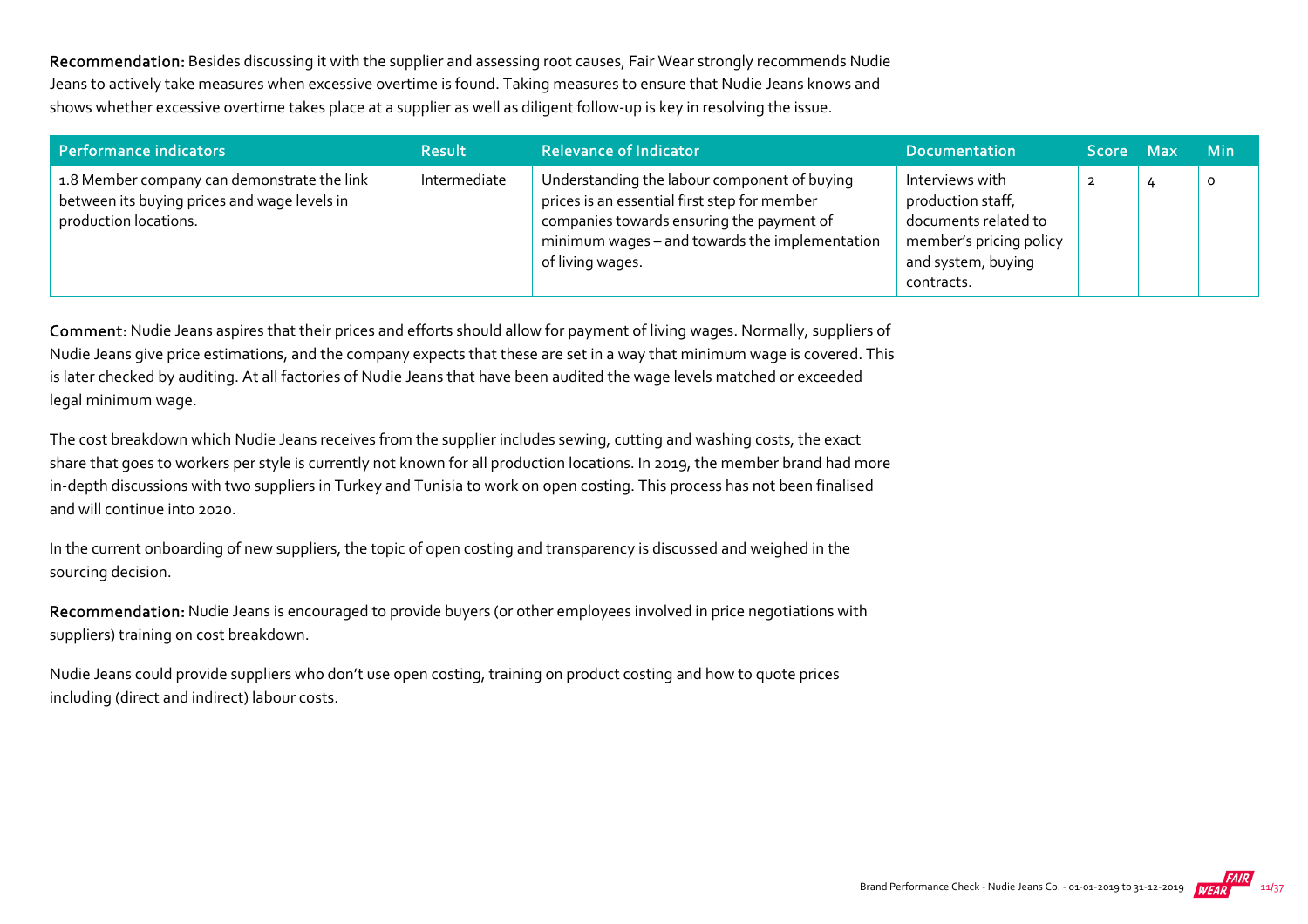| <b>Performance indicators</b>                                                                                                                                          | <b>Result</b> | <b>Relevance of Indicator</b>                                                                                                                                                                                                                                                 | <b>Documentation</b>                                                                                                                                                                                          | <b>Score</b> | - Max   | <b>Min</b> |
|------------------------------------------------------------------------------------------------------------------------------------------------------------------------|---------------|-------------------------------------------------------------------------------------------------------------------------------------------------------------------------------------------------------------------------------------------------------------------------------|---------------------------------------------------------------------------------------------------------------------------------------------------------------------------------------------------------------|--------------|---------|------------|
| 1.9 Member company actively responds if<br>production locations fail to pay legal minimum<br>wages and/or fail to provide wage data to verify<br>minimum wage is paid. | Yes           | If a supplier fails to pay minimum wage or minimum<br>wage payments cannot be verified, FWF member<br>companies are expected to hold management of the<br>supplier accountable for respecting local labour law.<br>Payment below minimum wage must be remediated<br>urgently. | Complaint reports,<br>CAPs, additional emails,<br>FWF Audit Reports or<br>additional monitoring<br>visits by a FWF auditor,<br>or other documents that<br>show minimum wage<br>issue is<br>reported/resolved. |              | $\circ$ | $-2$       |

Comment: The brand was able to show that it had actively responded to supplier not paying legal minimum wages or failing to provide wage data. In 2019, 3 non‐compliant issues were raised at different facilities. After the issues were raised the brand swiftly followed up to remediate the issues together with other Fair Wear member brands sourcing from the same facilities. In one case the issue is still waiting for final verification but the factory has mentioned they solved the issue.

| Performance indicators                                            | <b>Result</b> | Relevance of Indicator                                                                                                                                                                                                                        | <b>Documentation</b>                                                                                                    | Score Max |   | <b>Min</b> |
|-------------------------------------------------------------------|---------------|-----------------------------------------------------------------------------------------------------------------------------------------------------------------------------------------------------------------------------------------------|-------------------------------------------------------------------------------------------------------------------------|-----------|---|------------|
| 1.10 Evidence of late payments to suppliers by<br>member company. | No            | Late payments to suppliers can have a negative<br>impact on production locations and their ability to<br>pay workers on time. Most garment workers have<br>minimal savings, and even a brief delay in payments<br>can cause serious problems. | Based on a complaint or<br>audit report; review of<br>production location and<br>member company<br>financial documents. |           | O | $-1$       |

| <b>Performance indicators</b>                                                                                                                      | <b>Result</b> | <b>Relevance of Indicator</b>                                                                                                                                                               | <b>Documentation</b>                                                                                                                                                       | Score Max |   | <b>Min</b> |
|----------------------------------------------------------------------------------------------------------------------------------------------------|---------------|---------------------------------------------------------------------------------------------------------------------------------------------------------------------------------------------|----------------------------------------------------------------------------------------------------------------------------------------------------------------------------|-----------|---|------------|
| 1.11 Degree to which member company assesses<br>and responds to root causes for wages that are<br>lower than living wages in production locations. | Advanced      | Assessing the root causes for wages lower than living<br>wages will determine what strategies/interventions<br>are needed for increasing wages, which will result in<br>a systemic approach | Evidence of how<br>payment below living<br>wage was addressed,<br>such as: Internal policy<br>and strategy<br>documents, reports,<br>correspondence with<br>factories, etc | b         | b | $\Omega$   |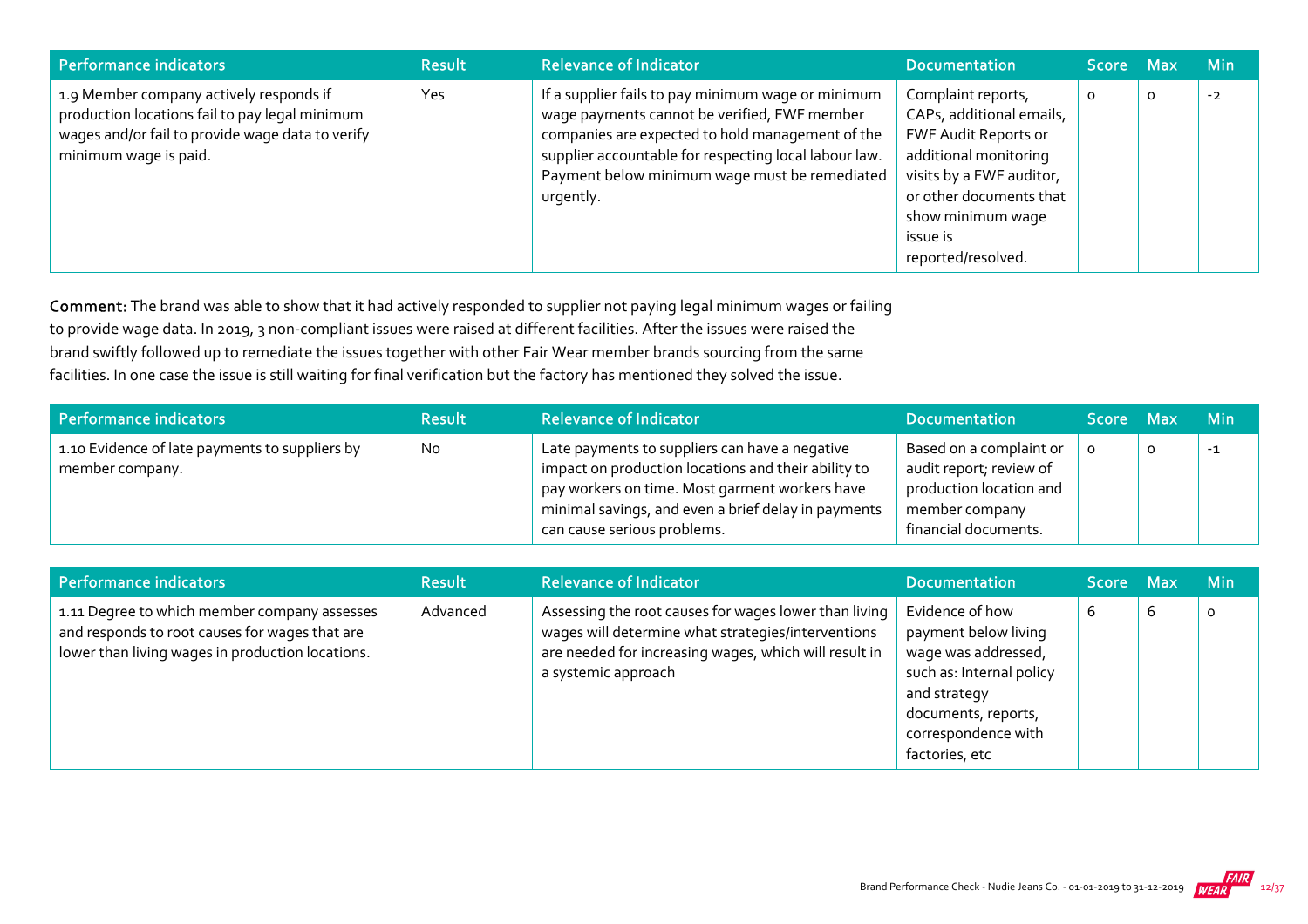Comment: Nudie Jeans acknowledges the issue of payment of living wages as an important topic throughout its supply chain and is a focus area for the brand. Nudie Jeans has been paying its share of the living wage to an Indian supplier since 2013. The member brand chose its Indian suppliers because it would have a significant impact on the local workforce. Since 2016 Nudie Jeans expanded the payment of living wages to another Indian supplier and included the spinning division at the same (vertically integrated) supplier. In 2019, Nudie Jeans expanded to its project to the knitting and dyeing units at the same supplier.

For Tunisia, the brand is in discussion with its most important supplier on how they could work on addressing living wage but are yet to find solutions pertaining to complexities on how to include the workers. Therefore, the member brand is looking into a transformative training on social dialogue to open up the way for payment of a living wage. The brand, however, still needs to solve the financial challenges that this training brings. Together with Fair Wear, the member brand is looking into ways to lower the costs of the training.

Although Fair Wear acknowledges the work of Nudie Jeans on this topic over the past years, we have lowered the score to intermediate to respond to the slower progress on this topic.

Recommendation: Fair Wear encourages Nudie Jeans to involve worker representatives and local organisations in assessing the root causes of wages lower than living wages. It is advised that the outcomes of the root cause analysis are discussed internally and with top management, to form a basis for an embedded strategy.

| <b>Performance indicators</b>                                                                            | <b>Result</b> | <b>Relevance of Indicator</b>                                                                                                                                                                                                                                        | <b>Documentation</b>                                   | Score Max |                | <b>Min</b> |
|----------------------------------------------------------------------------------------------------------|---------------|----------------------------------------------------------------------------------------------------------------------------------------------------------------------------------------------------------------------------------------------------------------------|--------------------------------------------------------|-----------|----------------|------------|
| 1.12 Percentage of production volume from<br>factories owned by the member company (bonus<br>indicator). | None          | Owning a supplier increases the accountability and<br>reduces the risk of unexpected CoLP violations.<br>Given these advantages, this is a bonus indicator.<br>Extra points are possible, but the indicator will not<br>negatively affect an member company's score. | Supplier information<br>provided by member<br>company. | N/A       | $\overline{2}$ | $\circ$    |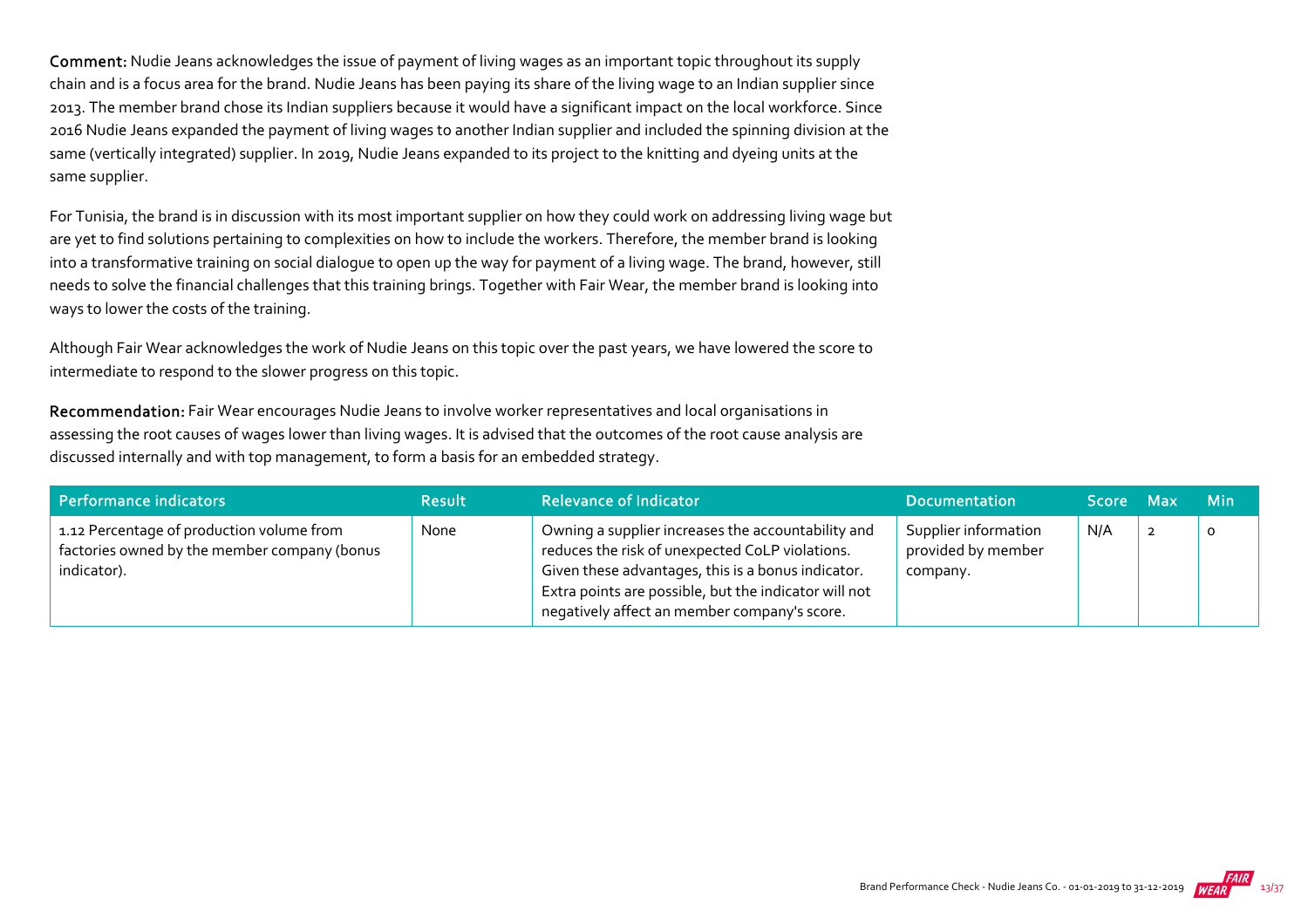| <b>Performance indicators</b>                                  | <b>Result</b> | <b>Relevance of Indicator</b>                                                                                                                                                                | <b>Documentation</b>                                                                                                                                                        | <b>Score</b> | <b>Max</b> | <b>Min</b> |
|----------------------------------------------------------------|---------------|----------------------------------------------------------------------------------------------------------------------------------------------------------------------------------------------|-----------------------------------------------------------------------------------------------------------------------------------------------------------------------------|--------------|------------|------------|
| 1.13 Member company determines and finances<br>wage increases. | Intermediate  | Assessing the root causes for wages lower than living<br>wages will determine what strategies/interventions<br>are needed for increasing wages, which will result in<br>a systemic approach. | Evidence of how<br>payment below living<br>wage was addressed,<br>such as: internal policy<br>and strategy<br>documents, reports,<br>correspondence with<br>factories, etc. |              | b          | $\circ$    |

Comment: Nudie Jeans acknowledges the issue of payment of living wages as an important topic throughout its supply chain and is a focus area for the brand. Nudie Jeans has been paying its share of the living wage at two units of an Indian supplier since 2016 and has extended this to the knitting and spinning units of this supplier in 2019. At this vertically integrated facility, the wages are discussed in the worker committee and workers suggest on how to structure the pay‐out of the living wage factor. In 2019, the member brand also started paying their share of the living wage in another Indian production location.

Fair Wear acknowledges the work of Nudie Jeans in the Indian production locations which is a fundamental part of its supply chain. Nevertheless, we have given an intermediate score to encourage Nudie Jeans to roll out its experience on this topic to other production locations in their supply chain.

Recommendation: To support companies in analysing the wage gap, Fair Wear has developed a calculation model that estimates the effect on FOB and retail prices under different pricing models.

| Performance indicators                                                                              | <b>Result</b> | <b>Relevance of Indicator</b>                                                                                  | Documentation                                                                                                                                                                    | Score Max |   | <b>Min</b> |
|-----------------------------------------------------------------------------------------------------|---------------|----------------------------------------------------------------------------------------------------------------|----------------------------------------------------------------------------------------------------------------------------------------------------------------------------------|-----------|---|------------|
| 1.14 Percentage of production volume where the<br>member company pays its share of the target wage. | 8%            | FWF member companies are challenged to adopt<br>approaches that absorb the extra costs of increasing<br>wages. | Member company's own<br>documentation,<br>evidence of target wage<br>implementation, such as<br>wage reports, factory<br>documentation,<br>communication with<br>factories, etc. |           | b | $\circ$    |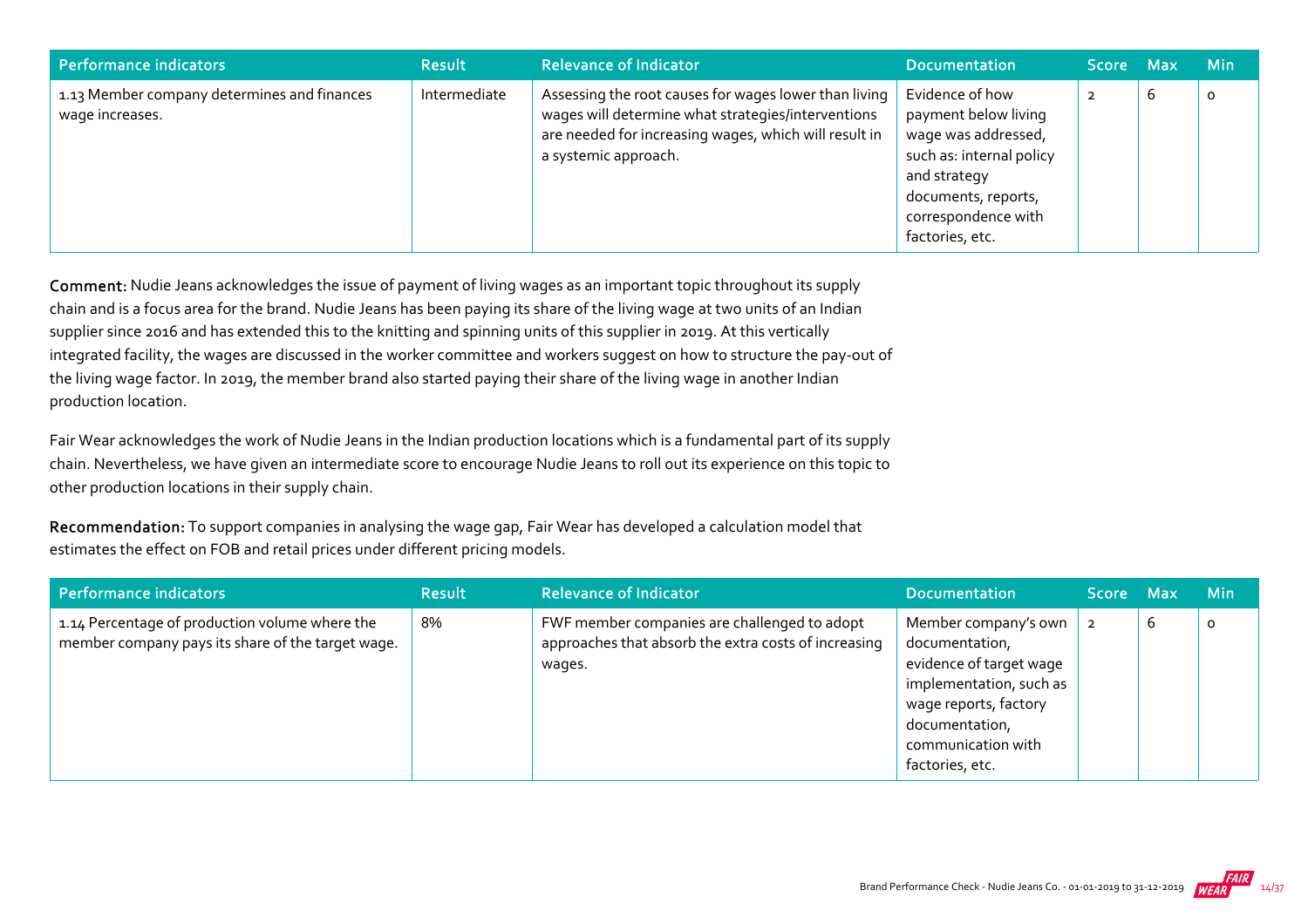Comment: Nudie Jeans has 56% of its production volume from non‐low‐risk countries and currently pays its share of the agreed living wage benchmark at two Indian suppliers which make up 8% of its FOB from non-low-risk countries. The brand made a further analysis in terms of the number employees in their supply chain paid a living wage. As the Indian production locations represent a large share of the total workforce, Nudie Jeans calculated that 34% of the workers in their supply chain are receiving Nudie Jeans' share of a living wage.

Recommendation: We encourage Nudie Jeans to show that discussions and plans for wage increases have resulted in the payment of a target wage.

Nudie Jeans is encouraged to roll out its approach to other suppliers.

#### Purchasing Practices

Possible Points: 52 Earned Points: 35

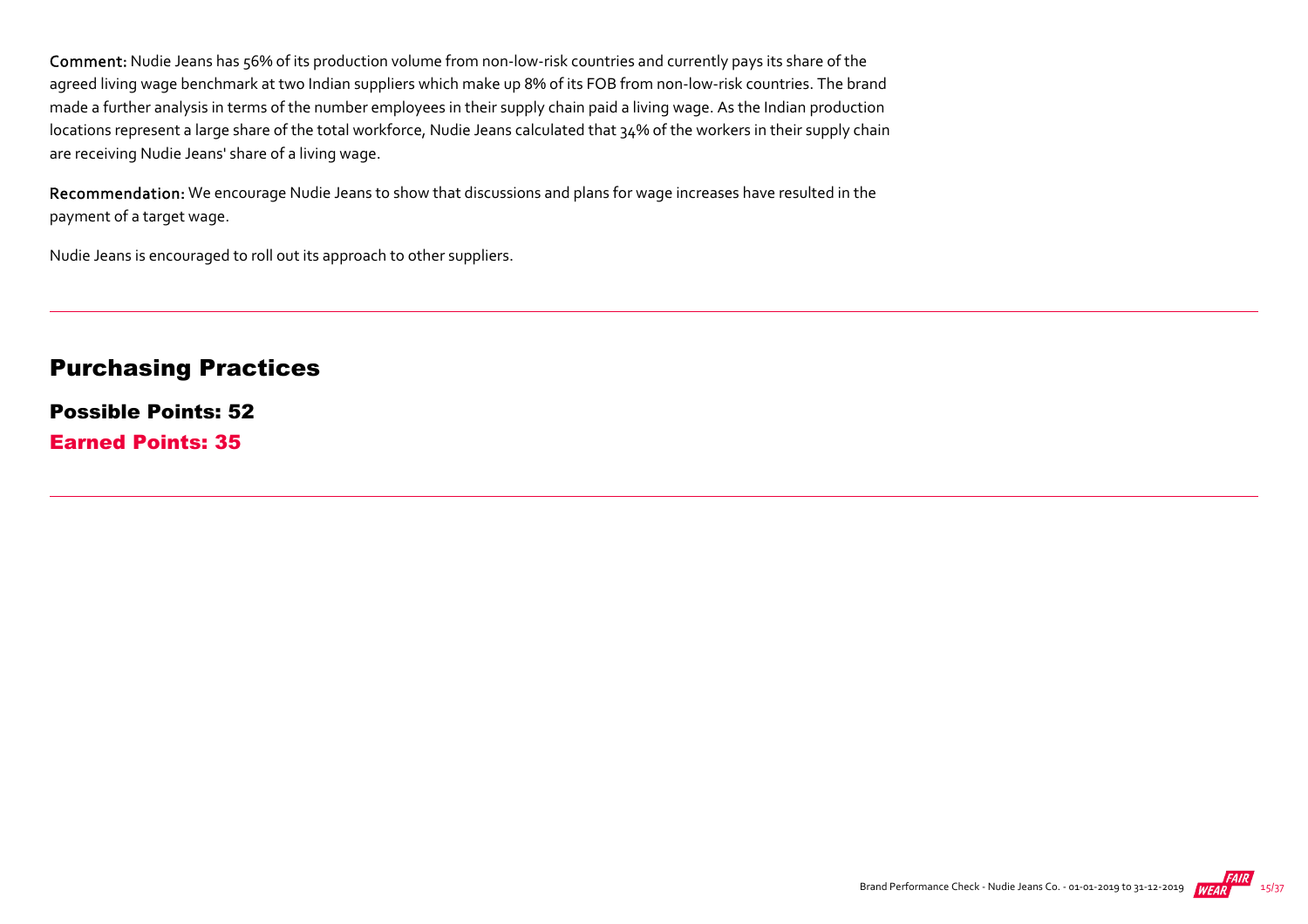## 2. Monitoring and Remediation

| <b>Basic measurements</b>                                                                     | <b>Result</b> | <b>Comments</b>                                                                                                                                                  |
|-----------------------------------------------------------------------------------------------|---------------|------------------------------------------------------------------------------------------------------------------------------------------------------------------|
| % of production volume where approved member own audit(s) took place.                         | $0\%$         |                                                                                                                                                                  |
| % of production volume where approved external audits took place.                             | $0\%$         |                                                                                                                                                                  |
| % of production volume where Fair Wear audits took place.                                     | 53%           |                                                                                                                                                                  |
| % of production volume where monitoring requirements for low-risk countries are<br>fulfilled. | 44%           | To be counted towards the monitoring threshold, FWF<br>low-risk policy should be implemented. See indicator 2.9.<br>(N/A = no production in low risk countries.) |
| % of production volume where an audit took place.                                             |               |                                                                                                                                                                  |
| Member meets monitoring requirements for tail-end production locations.                       | Yes           |                                                                                                                                                                  |
| Requirement(s) for next performance check                                                     |               |                                                                                                                                                                  |
| Total monitoring threshold:                                                                   | 97%           | Measured as percentage of production volume<br>(Minimums: 1 year: 40%; 2 years 60%; 3 years+: 80-100%)                                                           |

| Performance indicators                                                                               | <b>Result</b> | <b>Relevance of Indicator</b>                                                                           | <b>Documentation</b>                                                              | Score Max | <b>Min</b> |
|------------------------------------------------------------------------------------------------------|---------------|---------------------------------------------------------------------------------------------------------|-----------------------------------------------------------------------------------|-----------|------------|
| 2.1 Specific staff person is designated to follow up<br>on problems identified by monitoring system. | Yes           | Followup is a serious part of FWF membership, and<br>cannot be successfully managed on an ad-hoc basis. | Manuals, emails, etc.,<br>demonstrating who the<br>designated staff person<br>.כו |           | $-2$       |

Comment: In 2019, the monitoring program and activities were coordinated through the Sustainability manager and the Manager of the Product Development Department.

| Performance indicators                                     | <b>Result</b>                                                          | <b>Relevance of Indicator</b>                                                                                                                                        | <b>Documentation</b>                 | <b>Score</b> | <b>Max</b> | <b>Min</b> |
|------------------------------------------------------------|------------------------------------------------------------------------|----------------------------------------------------------------------------------------------------------------------------------------------------------------------|--------------------------------------|--------------|------------|------------|
| 2.2 Quality of own auditing system meets FWF<br>standards. | Member makes<br>use of FWF<br>audits and/or<br>external audits<br>only | In case FWF teams cannot be used, the member<br>companies' own auditing system must ensure<br>sufficient quality in order for FWF to approve the<br>auditing system. | Information on audit<br>methodology. | N/A          |            | $-1$       |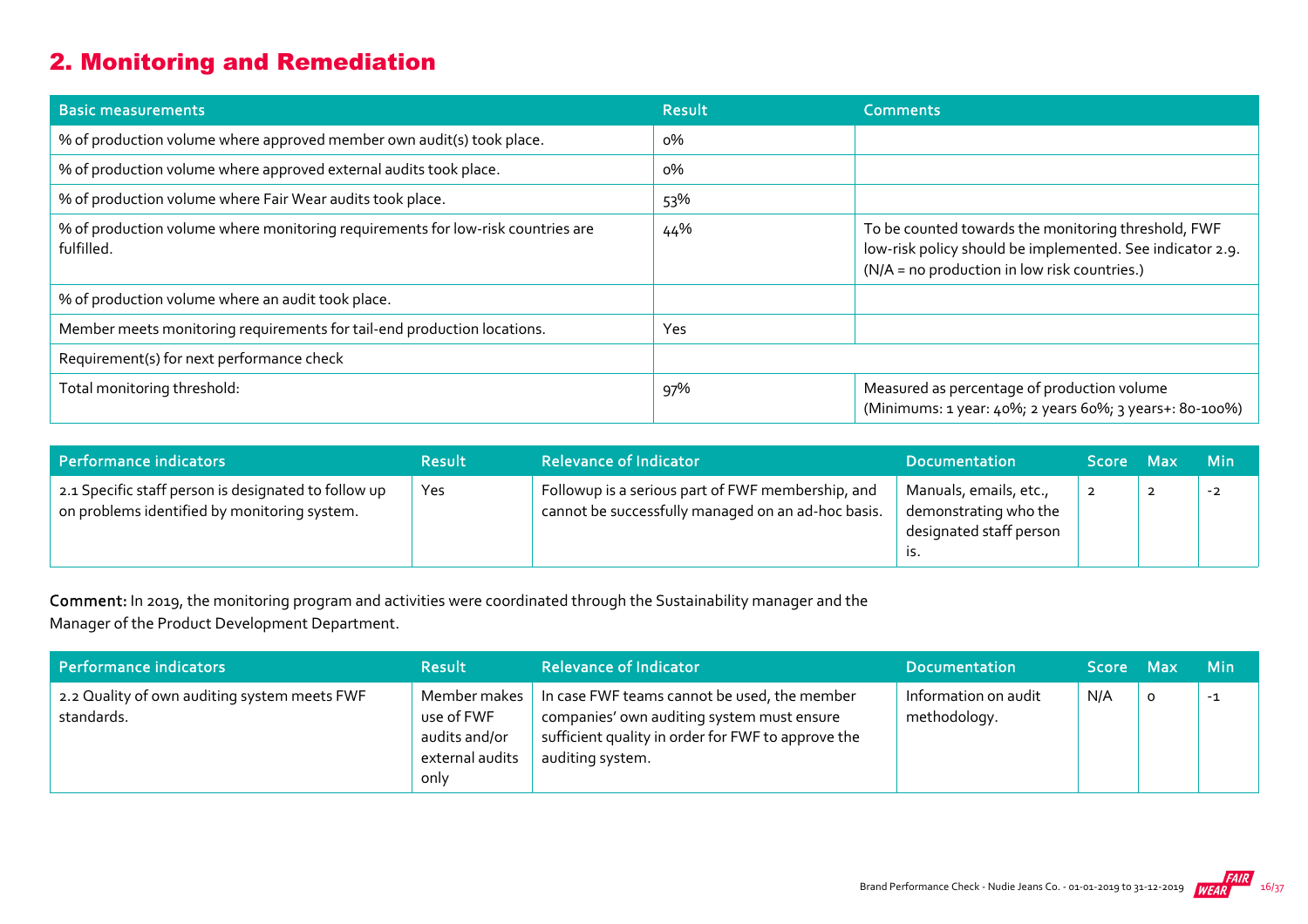| Performance indicators                                                                                                                                                                            | <b>Result</b> | <b>Relevance of Indicator</b>                                                                                                                                                              | <b>Documentation</b>                                                                                                                      | Score Max | <b>Min</b> |
|---------------------------------------------------------------------------------------------------------------------------------------------------------------------------------------------------|---------------|--------------------------------------------------------------------------------------------------------------------------------------------------------------------------------------------|-------------------------------------------------------------------------------------------------------------------------------------------|-----------|------------|
| 2.3 Audit Report and Corrective Action Plan (CAP)<br>findings are shared with factory and worker<br>representation where applicable. Improvement<br>timelines are established in a timely manner. | Yes           | 2 part indicator: FWF audit reports were shared and<br>discussed with suppliers within two months of audit<br>receipt AND a reasonable time frame was specified<br>for resolving findings. | Corrective Action Plans,<br>emails; findings of<br>followup audits; brand<br>representative present<br>during audit exit<br>meeting, etc. |           | $-1$       |

Comment: Nudie Jeans shares audits reports, discusses CAP and agrees on timelines with its production locations in a timely manner. In case worker representation is present at a production location, the factory management is asked to share the audits with the worker representation.

Recommendation: Before an audit takes place, Nudie Jeans is recommended to check with the supplier whether worker representatives are active. In this way, they can be involved from the start of an audit and be invited for the audit opening and exit meeting. Including workers when following up on audit reports gives them the opportunity to be informed of issues in the factory and have a voice in the prioritization of issues.

| Performance indicators                                                                                                      | <b>Result</b> | <b>Relevance of Indicator</b>                                                                                                                         | <b>Documentation</b>                                                                                                                                                                                                                 | Score Max |   | <b>Min</b> |
|-----------------------------------------------------------------------------------------------------------------------------|---------------|-------------------------------------------------------------------------------------------------------------------------------------------------------|--------------------------------------------------------------------------------------------------------------------------------------------------------------------------------------------------------------------------------------|-----------|---|------------|
| 2.4 Degree of progress towards resolution of<br>existing Corrective Action Plans and remediation of<br>identified problems. | Intermediate  | FWF considers efforts to resolve CAPs to be one of<br>the most important things that member companies<br>can do towards improving working conditions. | CAP-related<br>documentation<br>including status of<br>findings, documentation<br>of remediation and<br>follow up actions taken<br>by member. Reports of<br>quality assessments.<br>Evidence of<br>understanding relevant<br>issues. | b         | 8 | $-2$       |

Comment: Nudie Jeans showed that it takes a proactive approach to remediate audit findings and involves local organisations in the audit and CAP follow‐up. The brand's monitoring system includes the commissioning of audits following the Fair Wear methodology in low-risk countries. In 2019, the brand had in total 15 audits at both main suppliers and subcontractors. Seven Fair Wear audits in high‐risk countries and 8 external audits in low‐risk countries were conducted on behalf of Nudie Jeans. The brand was able to show that it had followed up on the CAPs with its suppliers.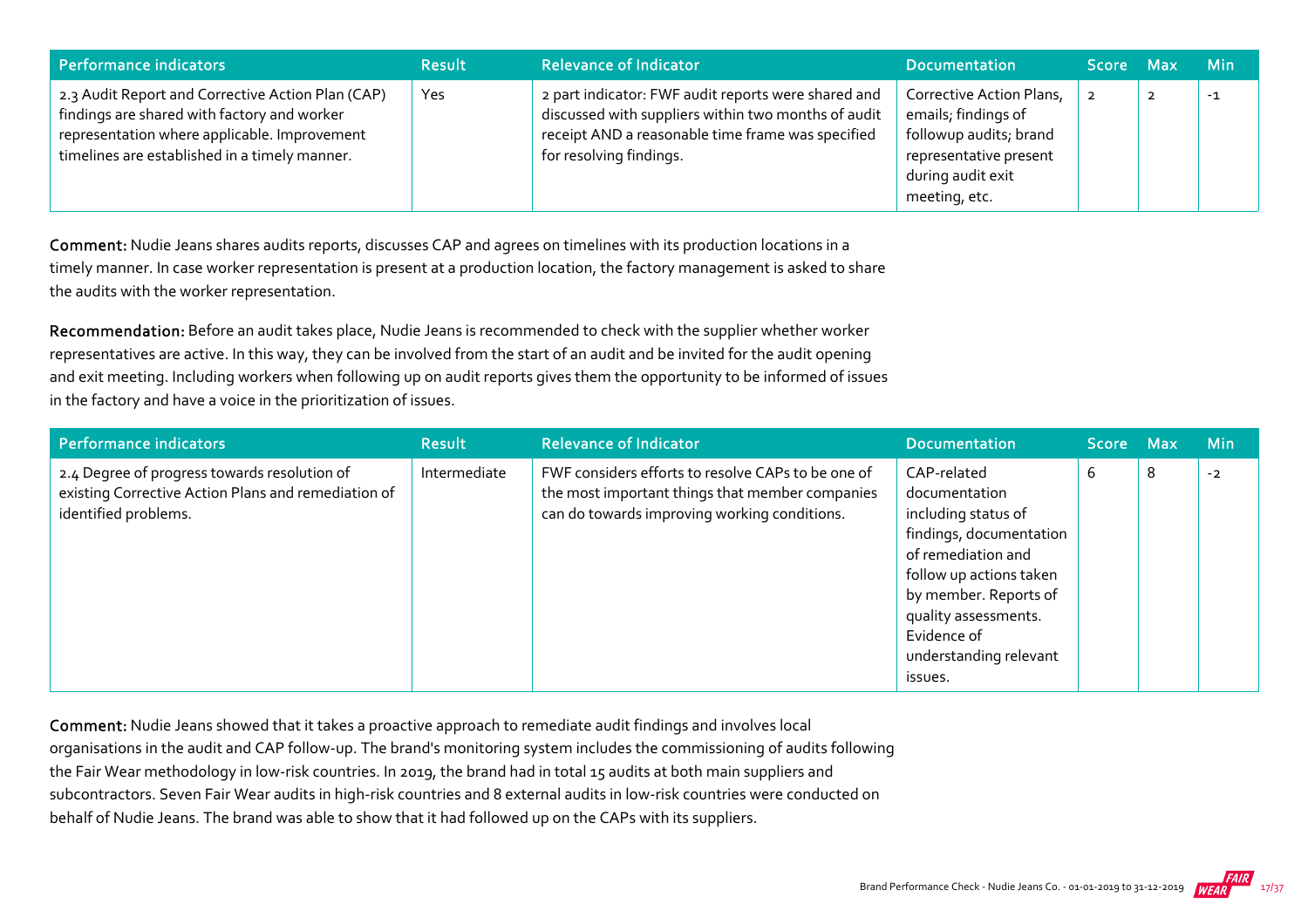Recommendation: Fair Wear encourages Nudie Jeans to continue strengthening its system to analyse how they might have contributed to findings and what changes they can make in their purchasing practices.

| Performance indicators                                                                                                                           | <b>Result</b> | <b>Relevance of Indicator</b>                                                                                                                                                                                                                      | <b>Documentation</b>                                                                                                           | Score Max | <b>Min</b> |
|--------------------------------------------------------------------------------------------------------------------------------------------------|---------------|----------------------------------------------------------------------------------------------------------------------------------------------------------------------------------------------------------------------------------------------------|--------------------------------------------------------------------------------------------------------------------------------|-----------|------------|
| 2.5 Percentage of production volume from<br>production locations that have been visited by the<br>member company in the previous financial year. | 99%           | Formal audits should be augmented by annual visits<br>by member company staff or local representatives.<br>They reinforce to production location managers that<br>member companies are serious about implementing<br>the Code of Labour Practices. | Member companies<br>should document all<br>production location<br>visits with at least the<br>date and name of the<br>visitor. |           | 0          |

Comment: Production locations are often visited by the brand, including subcontractors and spinning mills. Visits from the headquarters are made jointly with the buying and product development department. There is a joint agenda during the visits of which sustainability and social issues are a part of the agenda. Discussing labour standards and monitoring working conditions is also part of the visits made by local staff and/or consultants.

When somebody from another department travels to a production location, this person can follow up on CSR issues as well. All notes and CAP follow‐up are stored on a common server, incl. travel report.

| Performance indicators                                          | <b>Result</b>                                                        | <b>Relevance of Indicator</b>                                                                                               | <b>Documentation</b>                                                                                         | <b>Score</b> | - Max | <b>Min</b> |
|-----------------------------------------------------------------|----------------------------------------------------------------------|-----------------------------------------------------------------------------------------------------------------------------|--------------------------------------------------------------------------------------------------------------|--------------|-------|------------|
| 2.6 Existing audit reports from other sources are<br>collected. | Yes, quality<br>assessed and<br>corrective<br>actions<br>implemented | Existing reports form a basis for understanding the<br>issues and strengths of a supplier, and reduces<br>duplicative work. | Audit reports are on file;<br>evidence of followup on<br>$_1$ prior CAPs. Reports of<br>quality assessments. |              |       | 0          |

Comment: BSCI reports are also collected or at least shared on-site during meetings at the production locations. The quality of the audits is assessed by the Sustainability manager and remarkable issues raised in conversation with the factory management.

If needed, the CAPs of these audit reports are taken along in the overall remediation process as was the case in Turkey and Portugal.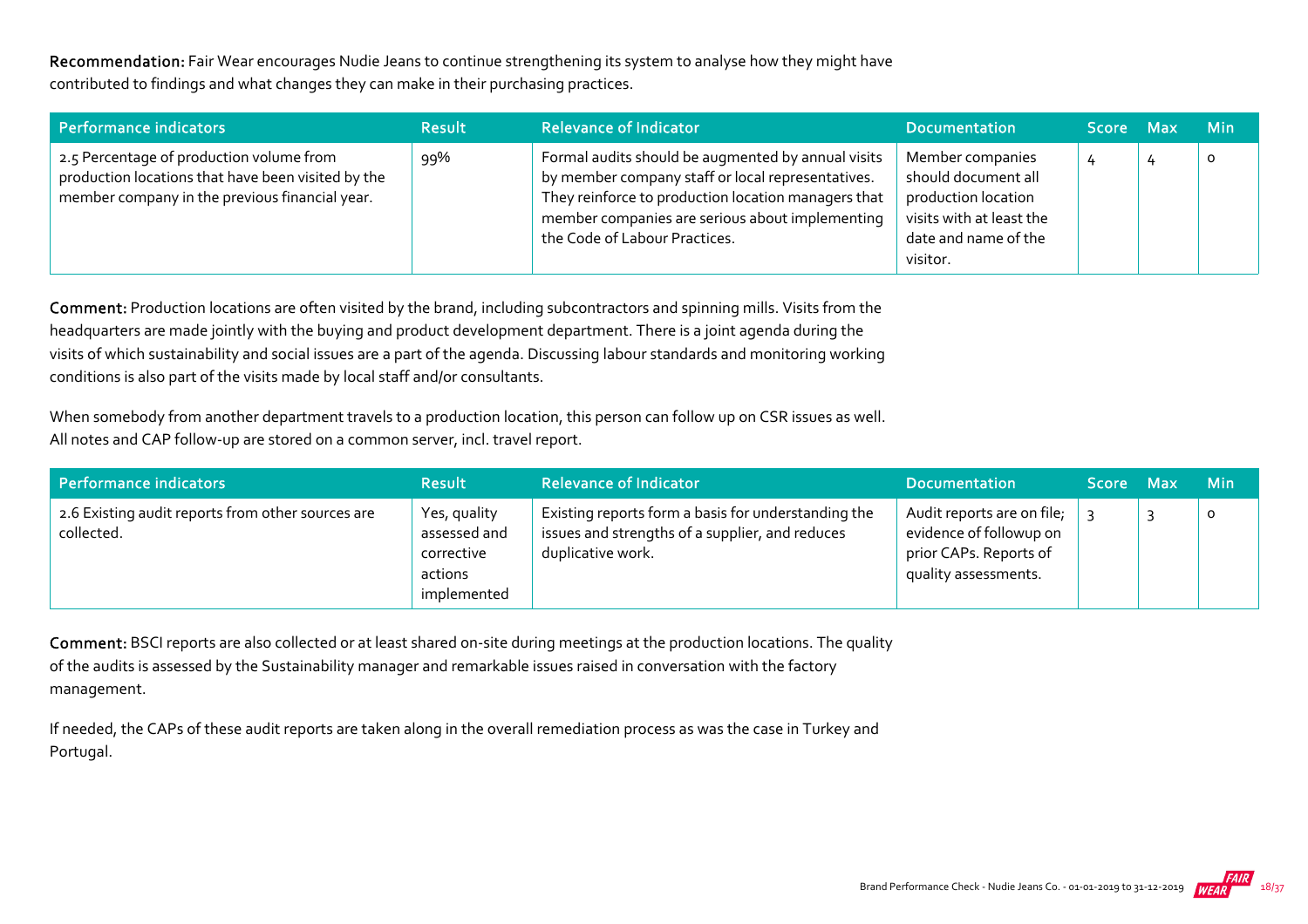| <b>Performance indicators</b>                                                                              | <b>Result</b>                                                                           | <b>Relevance of Indicator</b>                                                                                                                                                                                                                                                                                                                                                            | <b>Documentation</b>                                                                                                                                                                                                                                                               | <b>Score</b> | <b>Max</b> | <b>Min</b> |
|------------------------------------------------------------------------------------------------------------|-----------------------------------------------------------------------------------------|------------------------------------------------------------------------------------------------------------------------------------------------------------------------------------------------------------------------------------------------------------------------------------------------------------------------------------------------------------------------------------------|------------------------------------------------------------------------------------------------------------------------------------------------------------------------------------------------------------------------------------------------------------------------------------|--------------|------------|------------|
| 2.7 Compliance with FWF risk policies.                                                                     | Average score<br>depending on<br>the number of<br>applicable<br>policies and<br>results | Aside from regular monitoring and remediation<br>requirements under FWF membership, countries,<br>specific areas within countries or specific product<br>groups may pose specific risks that require<br>additional steps to address and remediate those<br>risks. FWF requires member companies to be aware<br>of those risks and implement policy requirements as<br>prescribed by FWF. | Policy documents,<br>inspection reports,<br>evidence of cooperation<br>with other customers<br>sourcing at the same<br>factories, reports of<br>meetings with suppliers,<br>reports of additional<br>activities and/or<br>attendance lists as<br>mentioned in policy<br>documents. | 5            | 6          | $-2$       |
| Compliance with FWF enhanced monitoring<br>programme Bangladesh                                            | Policies are not<br>relevant to the<br>company's<br>supply chain                        |                                                                                                                                                                                                                                                                                                                                                                                          |                                                                                                                                                                                                                                                                                    | N/A          | 6          | $-2$       |
| Compliance with FWF Myanmar policy                                                                         | Policies are not<br>relevant to the<br>company's<br>supply chain                        |                                                                                                                                                                                                                                                                                                                                                                                          |                                                                                                                                                                                                                                                                                    | N/A          | 6          | $-2$       |
| Compliance with FWF guidance on abrasive blasting                                                          | Advanced                                                                                |                                                                                                                                                                                                                                                                                                                                                                                          |                                                                                                                                                                                                                                                                                    | 6            | 6          | $-2$       |
| Compliance with FWF guidance on risks related to<br>Turkish garment factories employing Syrian<br>refugees | Advanced                                                                                |                                                                                                                                                                                                                                                                                                                                                                                          |                                                                                                                                                                                                                                                                                    | 6            | 6          | $-2$       |
| Other risks specific to the member's supply chain<br>are addressed by its monitoring system                | Intermediate                                                                            |                                                                                                                                                                                                                                                                                                                                                                                          |                                                                                                                                                                                                                                                                                    | 3            | 6          | $-2$       |

Comment: Tunisia: A risk specific for Tunisia, the most important sourcing country for Nudie Jeans in terms of FOB, is the use of short-term contracts, which leads to precarious employment. Nudie Jeans discussed the issue with their Tunisian suppliers. Over the past years, the largest supplier of Nudie Jeans has been able to reduce short-term contracts, but the issue remains difficult to solve.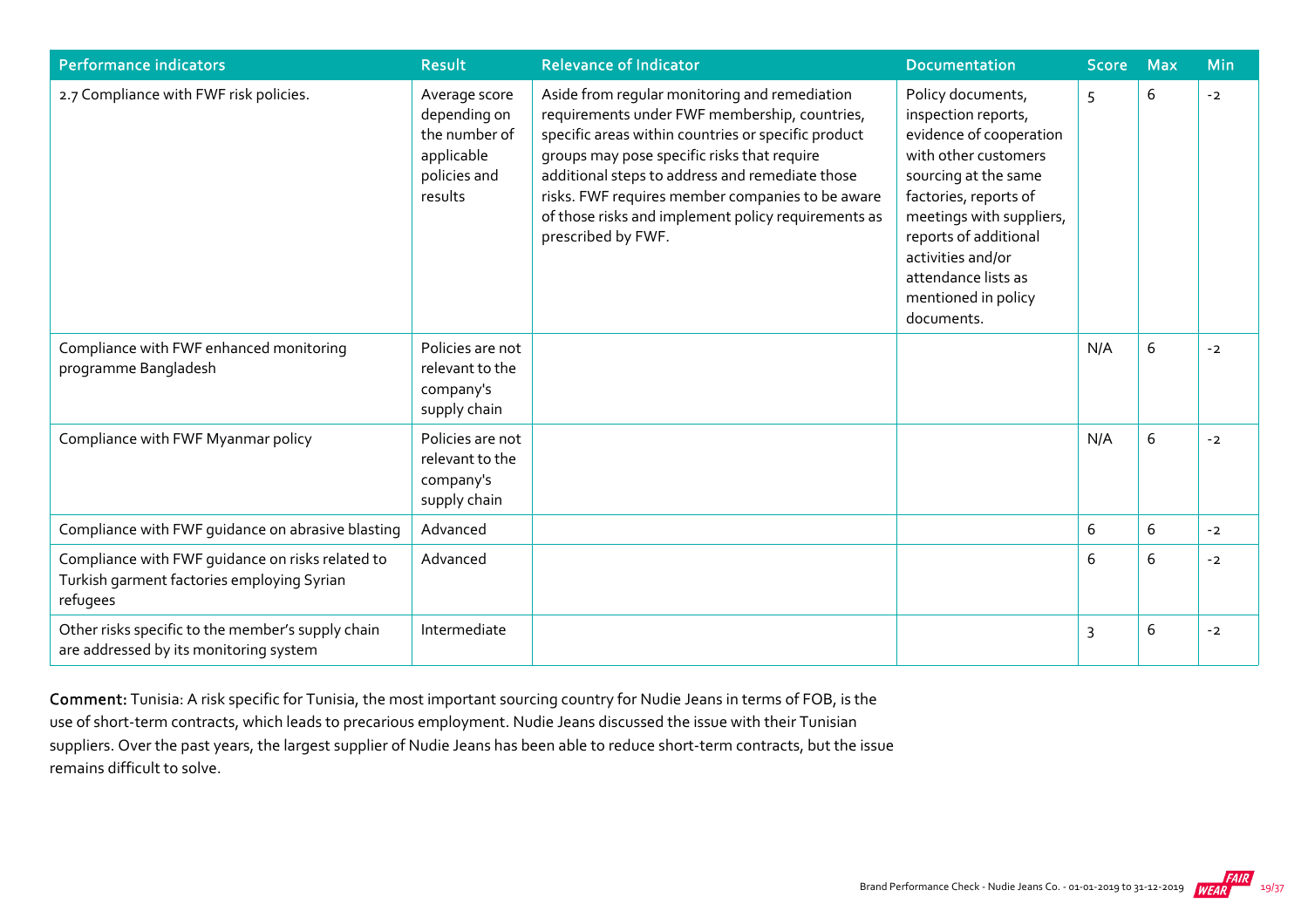Turkey: Nudie Jeans has had conversations about the employment of Syrian refugees with their two Turkish suppliers but they do not see a reason to actively employ them. There are no indications of employment of Syrian refugees in the FWF audits. The suppliers do not have a policy in place for the registration of Syrian employees. Nudie Jeans shared FWF guidance on the employment of Syrian refugees with the suppliers. Nudie Jeans actively follows the political developments in Turkey, visits the suppliers regularly and checks on subcontracting through the FWF audits. In 2019, Nudie Jeans attended a training on child labour in the lower tiers of their Turkish supply chain and discussed a complaint system at the lower tiers as well.

India: Nudie Jeans is well aware of the country‐specific risks in India, relating to violence against women, employing young workers and sumangali(‐like) schemes, and shows advanced steps to address these. The main Indian suppliers have been enrolled in the Fair Wear Workplace Education Programmes addressing violence against women. They have also participated in the supervisory skill‐building programme to improve relationships between supervisors and workers and reduce economic discrimination of women. The Indian factories have also installed anti‐harassment committees (as required by law), and the company receives reports about their meetings. The gap between the legal minimum wage and living wage is addressed with the living wage projects in which Nudie Jeans pays out their share of the living wage.

Nudie Jeans does not source in Bangladesh or Myanmar and sandblasting is forbidden as per Nudie Jeans policy which is included in the brand's Code of Conduct that factories have to comply with.

Recommendation: Knowing the country-specific risks facilitates the starting point for discussing this with suppliers. Member companies can agree on additional commitments that are required to mitigate risks.

| Performance indicators                                                                                                   | <b>Result</b>         | <b>Relevance of Indicator</b>                                                                                                                                                                                                                       | <b>Documentation</b>                                             | Score Max      | <b>Min</b> |
|--------------------------------------------------------------------------------------------------------------------------|-----------------------|-----------------------------------------------------------------------------------------------------------------------------------------------------------------------------------------------------------------------------------------------------|------------------------------------------------------------------|----------------|------------|
| 2.8 Member company cooperates with other FWF<br>member companies in resolving corrective actions<br>at shared suppliers. | Active<br>cooperation | Cooperation between customers increases leverage<br>and chances of successful outcomes. Cooperation<br>also reduces the chances of a factory having to<br>conduct multiple Corrective Action Plans about the<br>same issue with multiple customers. | Shared CAPs, evidence<br>of cooperation with<br>other customers. | $\overline{2}$ | $-1$       |

Comment: During 2019, Nudie Jeans cooperates with other Fair Wear members that are using the same suppliers. Nudie Jeans commonly takes the lead. The brand is also engaged in the Italy Fashion Working Group which is an initiative where several brands share experiences and collaborate to improve labour standards in the Italian supply chain.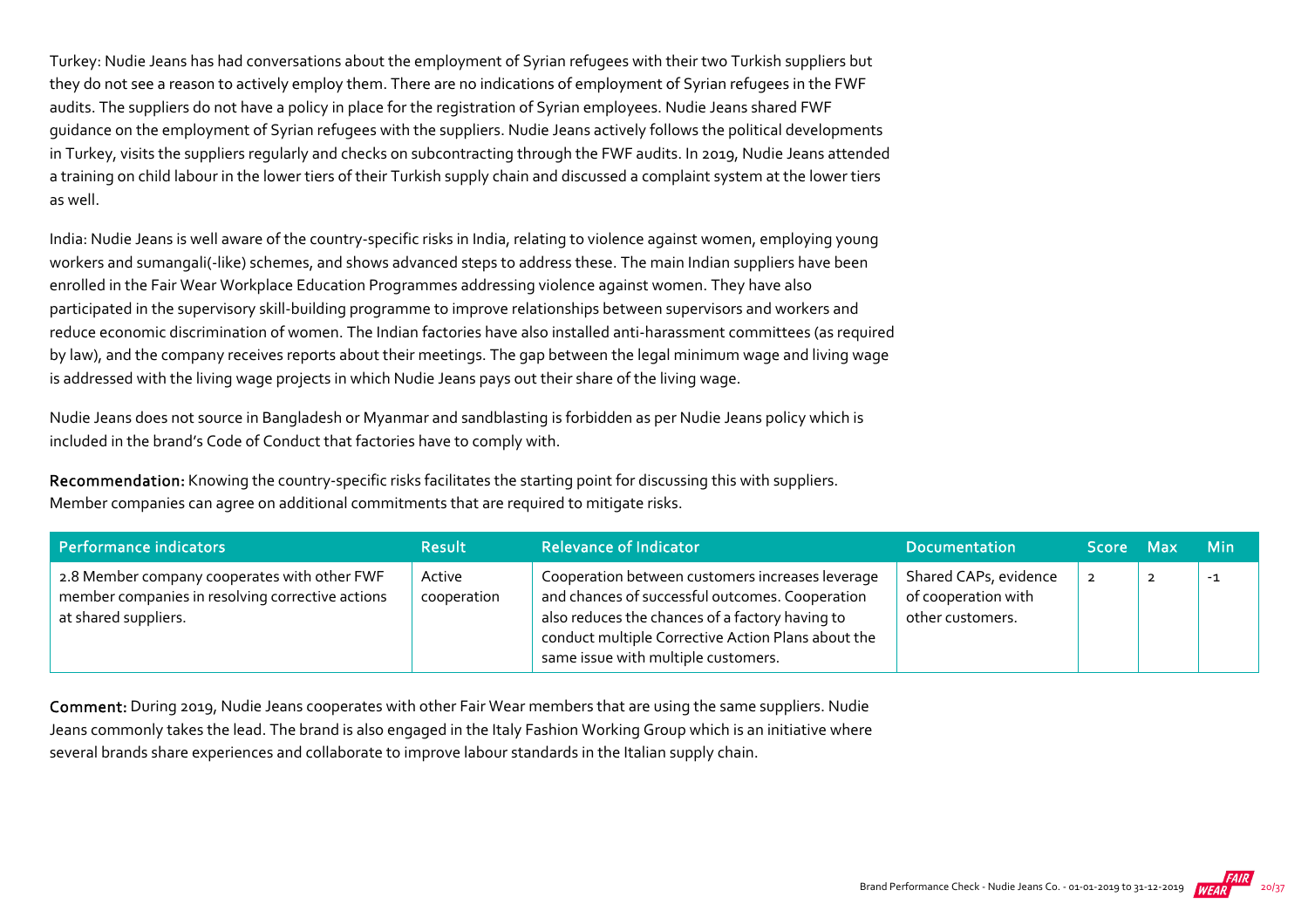| Performance indicators                                                                                        | <b>Result</b>                                                                              | <b>Relevance of Indicator</b>                                                                                                                                                                                                                                                              | <b>Documentation</b>                                                                                                                                    | Score Max | <b>Min</b> |
|---------------------------------------------------------------------------------------------------------------|--------------------------------------------------------------------------------------------|--------------------------------------------------------------------------------------------------------------------------------------------------------------------------------------------------------------------------------------------------------------------------------------------|---------------------------------------------------------------------------------------------------------------------------------------------------------|-----------|------------|
| 2.9 Percentage of production volume where<br>monitoring requirements for low-risk countries are<br>fulfilled. | 50-100% AND<br>member<br>undertakes<br>additional<br>activities to<br>monitor<br>suppliers | Low-risk countries are determined by the presence<br>and proper functioning of institutions which can<br>quarantee compliance with national and<br>international standards and laws. FWF has defined<br>minimum monitoring requirements for production<br>locations in low-risk countries. | Documentation of visits,<br>notification of suppliers<br>of FWF membership;<br>posting of worker<br>information sheets,<br>completed<br>questionnaires. |           | $\Omega$   |

Comment: In 2019, the brand organised audits (using the Fair Wear audit methodology) for 8 suppliers in Italy and Portugal besides fulfilling the low‐risk requirements.

| Performance indicators                                                                                                                                                         | <b>Result</b> | <b>Relevance of Indicator</b>                                                                                                                                                      | <b>Documentation</b>                                                                         | Score Max | <b>Min</b> |
|--------------------------------------------------------------------------------------------------------------------------------------------------------------------------------|---------------|------------------------------------------------------------------------------------------------------------------------------------------------------------------------------------|----------------------------------------------------------------------------------------------|-----------|------------|
| 2.10 Extra bonus indicator: in case FWF member<br>company conducts full audits at tail-end production<br>locations (when the minimum required monitoring<br>threshold is met). | Yes           | FWF encourages its members to monitor 100% of its<br>production locations and rewards those members<br>who conduct full audits above the minimum<br>required monitoring threshold. | <b>Production location</b><br>information as provided<br>to FWF and recent Audit<br>Reports. |           | $\circ$    |

Comment: The brand has conducted full audits at tail-end production locations in India and Tunisia beyond the minimum required monitoring threshold.

| Performance indicators                                                                                           | <b>Result</b>                | <b>Relevance of Indicator</b>                                                                                                                                                                                                        | <b>Documentation</b>           | Score Max | <b>Min</b> |
|------------------------------------------------------------------------------------------------------------------|------------------------------|--------------------------------------------------------------------------------------------------------------------------------------------------------------------------------------------------------------------------------------|--------------------------------|-----------|------------|
| 2.11 Questionnaire is sent and information is<br>collected from external brands resold by the<br>member company. | No external<br>brands resold | FWF believes it is important for affiliates that have a<br>retail/wholesale arm to at least know if the brands<br>they resell are members of FWF or a similar<br>organisation, and in which countries those brands<br>produce goods. | Questionnaires are on<br>file. | N/A       | $\circ$    |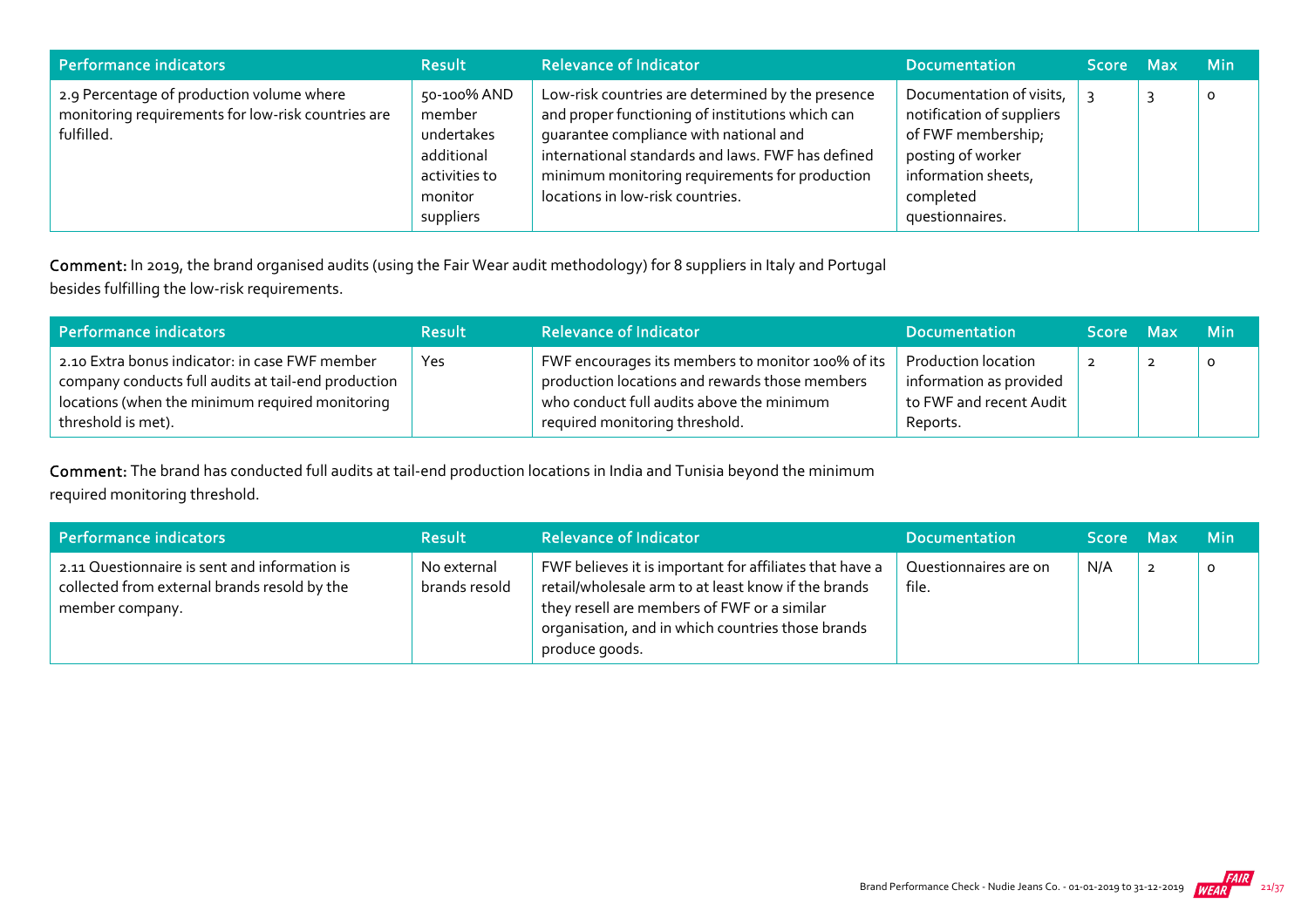| Performance indicators                                                                                                              | <b>Result</b>                | <b>Relevance of Indicator</b>                                                                                                                                                                                                      | <b>Documentation</b>                                                                                                                                      | Score Max | <b>Min</b> |
|-------------------------------------------------------------------------------------------------------------------------------------|------------------------------|------------------------------------------------------------------------------------------------------------------------------------------------------------------------------------------------------------------------------------|-----------------------------------------------------------------------------------------------------------------------------------------------------------|-----------|------------|
| 2.12 External brands resold by member companies<br>that are members of another credible initiative (% of<br>external sales volume). | No external<br>brands resold | FWF believes members who resell products should<br>be rewarded for choosing to sell external brands<br>who also take their supply chain responsibilities<br>seriously and are open about in which countries they<br>produce goods. | External production data<br>in FWF's information<br>management system.<br>Documentation of sales<br>volumes of products<br>made by FWF or FLA<br>members. | N/A       | $\circ$    |

| Performance indicators                                                     | <b>Result</b> | <b>Relevance of Indicator</b>                                                                                                                                                            | <b>Documentation</b>                                        | Score Max | <b>Min</b> |
|----------------------------------------------------------------------------|---------------|------------------------------------------------------------------------------------------------------------------------------------------------------------------------------------------|-------------------------------------------------------------|-----------|------------|
| 2.13 Questionnaire is sent and information is<br>collected from licensees. | No licensees  | FWF believes it is important for member companies<br>to know if the licensee is committed to the<br>implementation of the same labour standards and<br>has a monitoring system in place. | Questionnaires are on<br>file. Contracts with<br>licensees. | N/A       |            |

## Monitoring and Remediation

Possible Points: 30

Earned Points: 29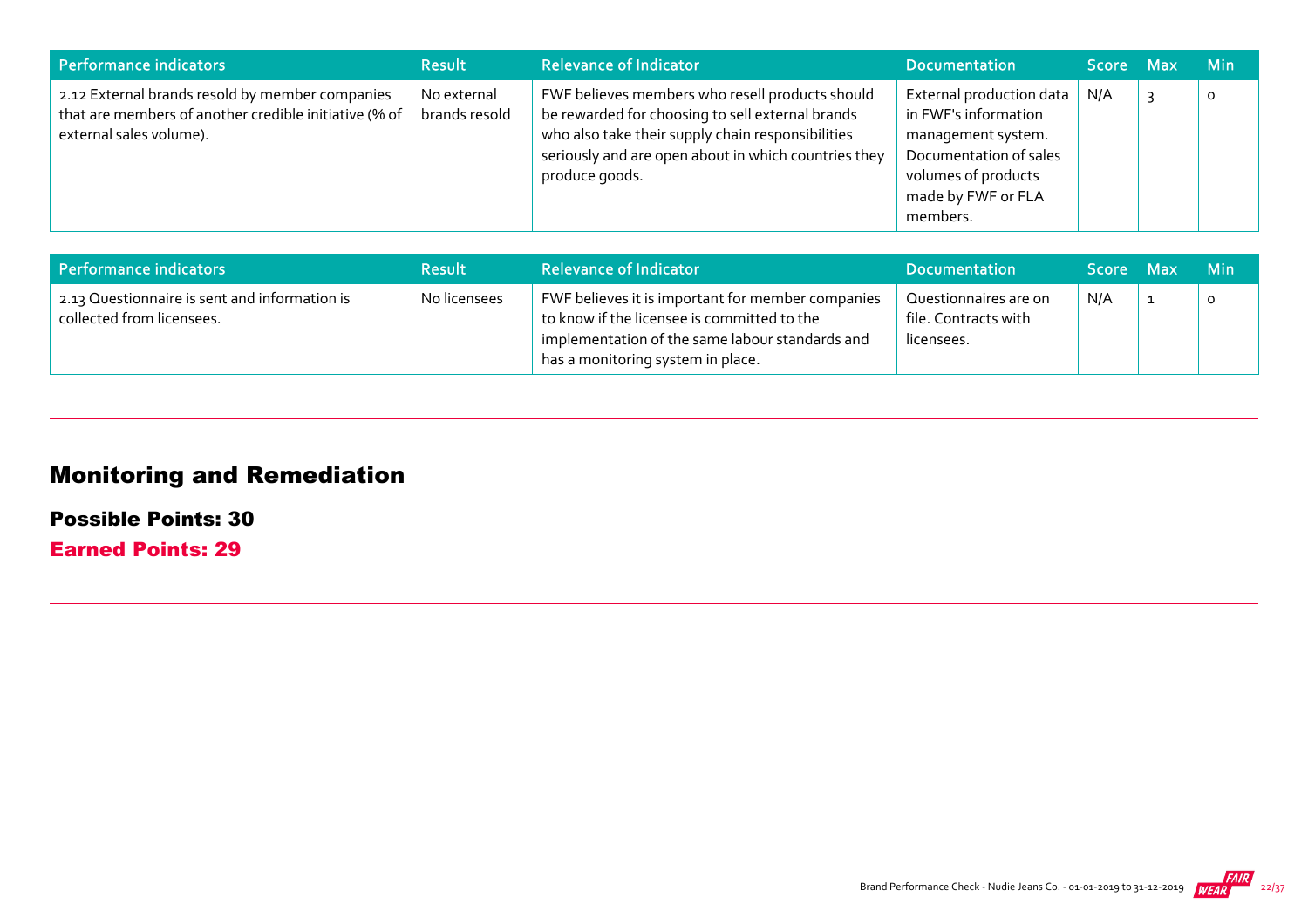## 3. Complaints Handling

| <b>Basic measurements</b>                                | <b>Result</b> | <b>Comments</b>                                                                                                                                                        |
|----------------------------------------------------------|---------------|------------------------------------------------------------------------------------------------------------------------------------------------------------------------|
| Number of worker complaints received since last check    |               | At this point, FWF considers a high number of complaints<br>as a positive indicator, as it shows that workers are aware<br>of and making use of the complaints system. |
| Number of worker complaints in process of being resolved |               |                                                                                                                                                                        |
| Number of worker complaints resolved since last check    |               |                                                                                                                                                                        |

| Performance indicators                                                       | <b>Result</b> | <b>Relevance of Indicator</b>                                                                           | <b>Documentation</b>                                                       | Score Max | <b>Min</b> |
|------------------------------------------------------------------------------|---------------|---------------------------------------------------------------------------------------------------------|----------------------------------------------------------------------------|-----------|------------|
| 3.1 A specific employee has been designated to<br>address worker complaints. | Yes           | Followup is a serious part of FWF membership, and<br>cannot be successfully managed on an ad-hoc basis. | Manuals, emails, etc.,<br>demonstrating who the<br>designated staff person |           | $-1$       |

Comment: The Sustainability manager who is responsible for Nudie Jeans overall sustainability work is also the designated contact point for the social aspects and addressing worker complaints.

| Performance indicators                                                                                          | <b>Result</b> | <b>Relevance of Indicator</b>                                                                                                                                                                                                                                                       | <b>Documentation</b>                                                                                 | Score Max |                | <b>Min</b> |
|-----------------------------------------------------------------------------------------------------------------|---------------|-------------------------------------------------------------------------------------------------------------------------------------------------------------------------------------------------------------------------------------------------------------------------------------|------------------------------------------------------------------------------------------------------|-----------|----------------|------------|
| 3.2 Member company has informed factory<br>management and workers about the FWF CoLP and<br>complaints hotline. | Yes           | Informing both management and workers about the<br>FWF Code of Labour Practices and complaints<br>hotline is a first step in alerting workers to their<br>rights. The Worker Information Sheet is a tool to do<br>this and should be visibly posted at all production<br>locations. | Photos by company<br>staff, audit reports,<br>checklists from<br>production location<br>visits, etc. |           | $\overline{2}$ | $-2$       |

Comment: During supplier visits, Nudie Jeans always checks whether the Fair Wear Code of Labour Practices is posted at the factory. Buyers send pictures to the Sustainability manager after each visit and the brand documents this for future reference.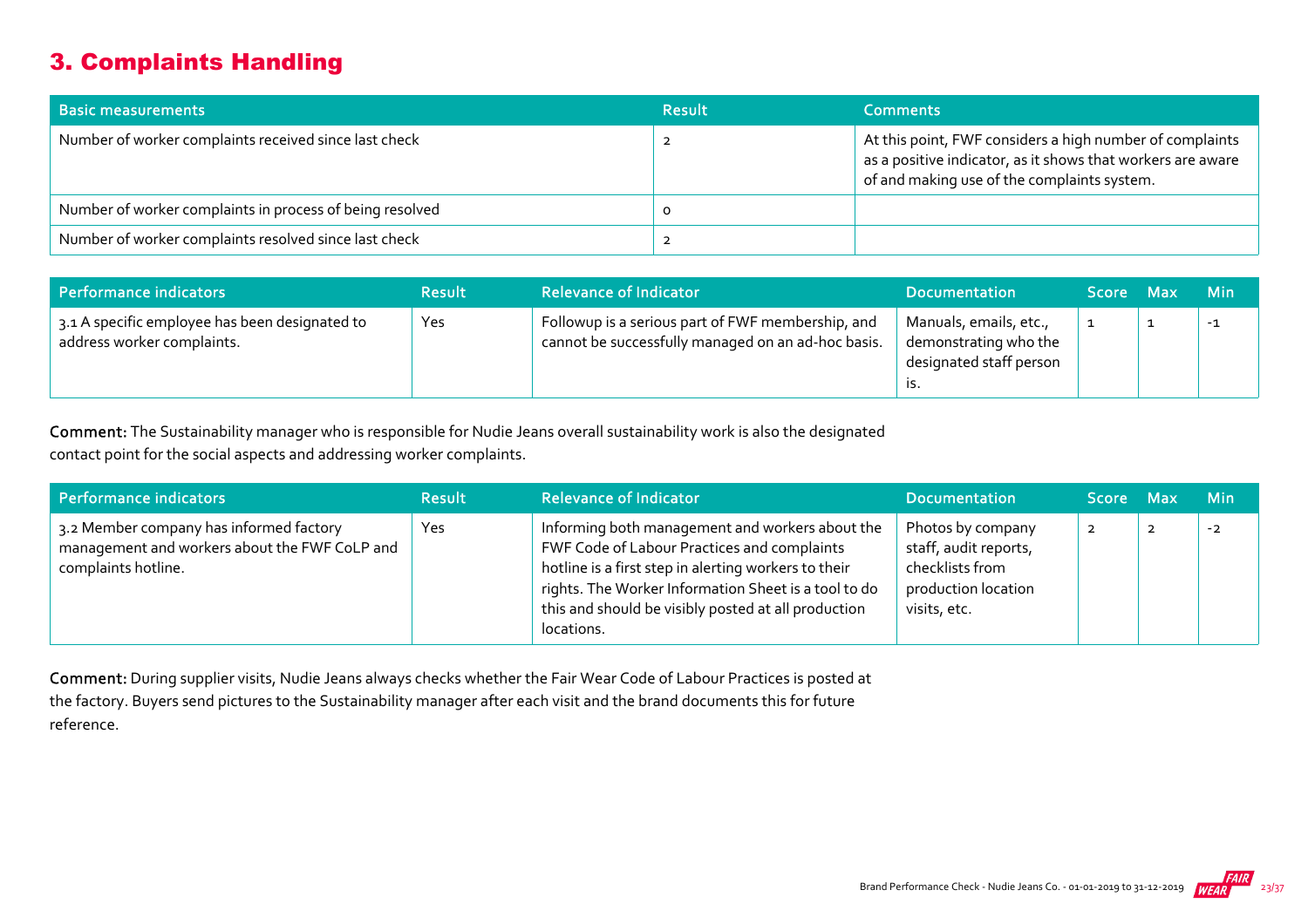| Performance indicators                                                                                         | <b>Result</b> | <b>Relevance of Indicator</b>                                                                                                                                                                                                     | <b>Documentation</b>                                                                                                                                                                               | Score Max |   | <b>Min</b> |
|----------------------------------------------------------------------------------------------------------------|---------------|-----------------------------------------------------------------------------------------------------------------------------------------------------------------------------------------------------------------------------------|----------------------------------------------------------------------------------------------------------------------------------------------------------------------------------------------------|-----------|---|------------|
| 3.3 Degree to which member company has actively<br>raised awareness of the FWF CoLP and complaints<br>hotline. | 85%           | After informing workers and management of the<br>FWF CoLP and the complaints hotline, additional<br>awareness raising and training is needed to ensure<br>sustainable improvements and structural worker-<br>management dialogue. | Training reports, FWF's<br>data on factories<br>enrolled in the WEP<br>basic module. For<br>alternative training<br>activities: curriculum,<br>training content,<br>participation and<br>outcomes. | 6         | 6 | $\circ$    |

Comment: In the last three years, the brand organized WEP Basic training at three production locations in Tunisia and Turkey.

| Performance indicators                                                                                                            | <b>Result</b>                        | <b>Relevance of Indicator</b>                                                                                                                                                       | <b>Documentation</b>                                                                                               | Score Max | <b>Min</b> |
|-----------------------------------------------------------------------------------------------------------------------------------|--------------------------------------|-------------------------------------------------------------------------------------------------------------------------------------------------------------------------------------|--------------------------------------------------------------------------------------------------------------------|-----------|------------|
| 3.4 All complaints received from production location<br>workers are addressed in accordance with the FWF<br>Complaints Procedure. | $Yes +$<br>Preventive<br>steps taken | Providing access to remedy when problems arise is a<br>key element of responsible supply chain<br>management. Member company involvement is<br>often essential to resolving issues. | Documentation that<br>member company has<br>completed all required<br>steps in the complaints<br>handling process. |           | $-2$       |

Comment: In 2019, Nudie Jeans worked with two incoming complaints. Nudie Jeans supports open internal dialogue at their suppliers, and collaborates with their suppliers to remediate the complaints.

In one case the complainant had been working as a tailor in the factory for the last few years. As a practice, occasionally the worker was asked to work amongst the piece‐rate workers. There were some arguments between the supervisor and complainant regarding the location in the factory, whether to work with the piece-rate workers or in the tailoring position. Thereafter there were further discussions around verbal abuse, resignation and settlement payments. The factory has been willing to discuss the case with the complainant and the FWF team. The case was closed in February 2020 when the complainant dropped the case.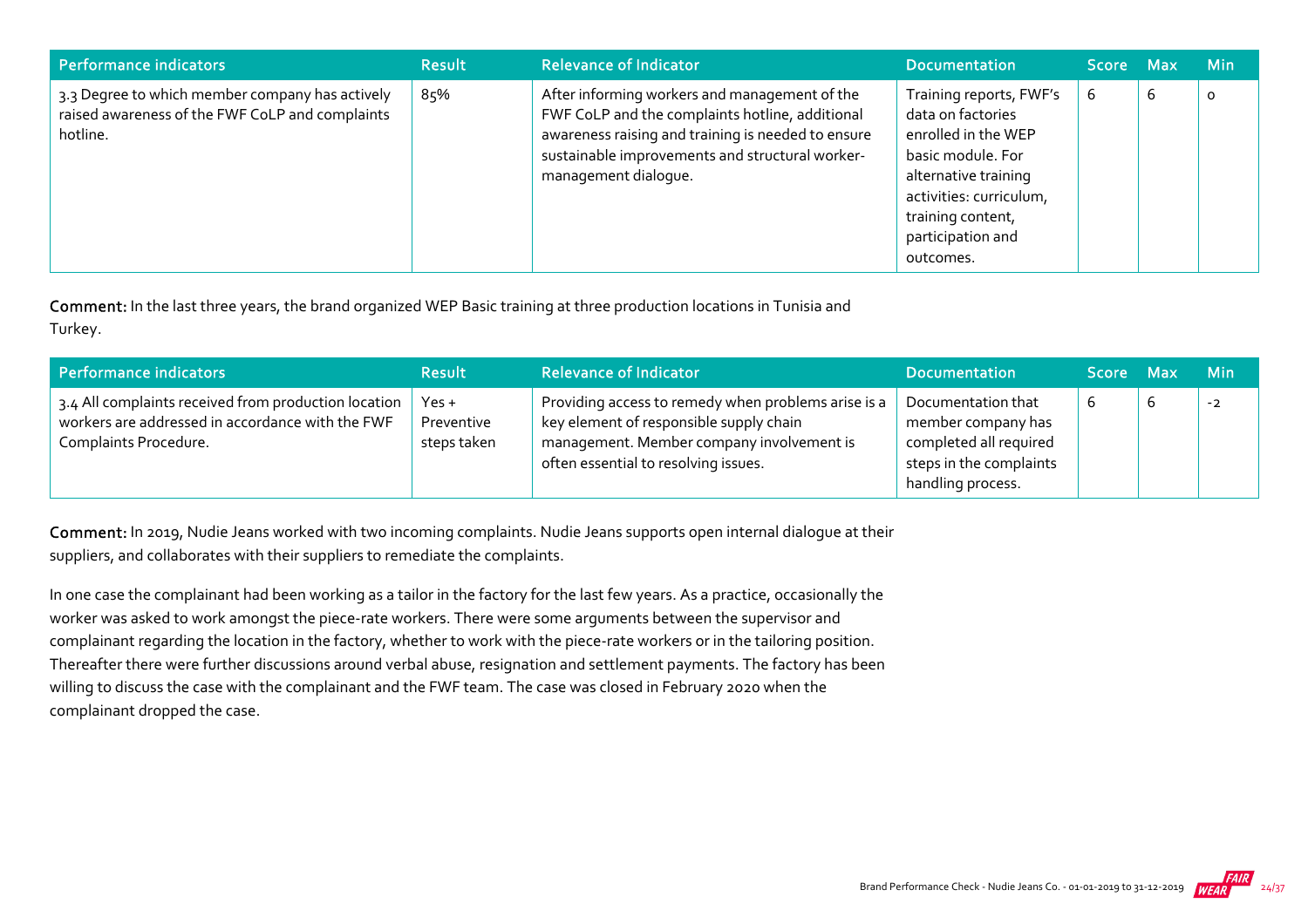In another case the complainant joined the factory in January 2012 as a helper, resigned in 2018 but rejoined in March 2019. The worker applied for Provident Fund settlement for the period 2012‐2018 but did not receive it. Factory management repeatedly told the complainant that the worker would receive the settlement soon. However, this did not happen. Factory management explained that the employer's approval is not required for Provident Fund withdrawal, the universal account number (UAN) and the company ID are necessary for the Provident Fund office to trace the worker's details. The Fair Wear complaint handler contacted the complainant to know whether the worker would be willing to disclose his/her name. The complainant confirmed to have received the UAN from the factory and no longer needed help with the complaint. The complaint was closed in August 2019.

The factory worked collaboratively to make more information in other Indian languages available, hire extra HR staff to meet and improved dialogue with the employees. Examples of the extra investment are better and explanation and education on how to read payslips and understanding how to get your benefits.

| Performance indicators                                                                       | <b>Result</b>         | <b>Relevance of Indicator</b>                                                                                                                                                                       | <b>Documentation</b>                                                                  | Score Max | <b>Min</b> |
|----------------------------------------------------------------------------------------------|-----------------------|-----------------------------------------------------------------------------------------------------------------------------------------------------------------------------------------------------|---------------------------------------------------------------------------------------|-----------|------------|
| 3.5 Cooperation with other customers in addressing<br>worker complaints at shared suppliers. | Active<br>cooperation | Because most production locations supply several<br>customers with products, involvement of other<br>customers by the FWF member company can be<br>critical in resolving a complaint at a supplier. | Documentation of joint<br>efforts, e.g. emails,<br>sharing of complaint<br>data, etc. |           | $\circ$    |

Comment: In 2019, the brand received complaints at shared suppliers. The brand worked closely with other Fair Wear members but was leading the communication.

#### Complaints Handling

Possible Points: 17

Earned Points: 17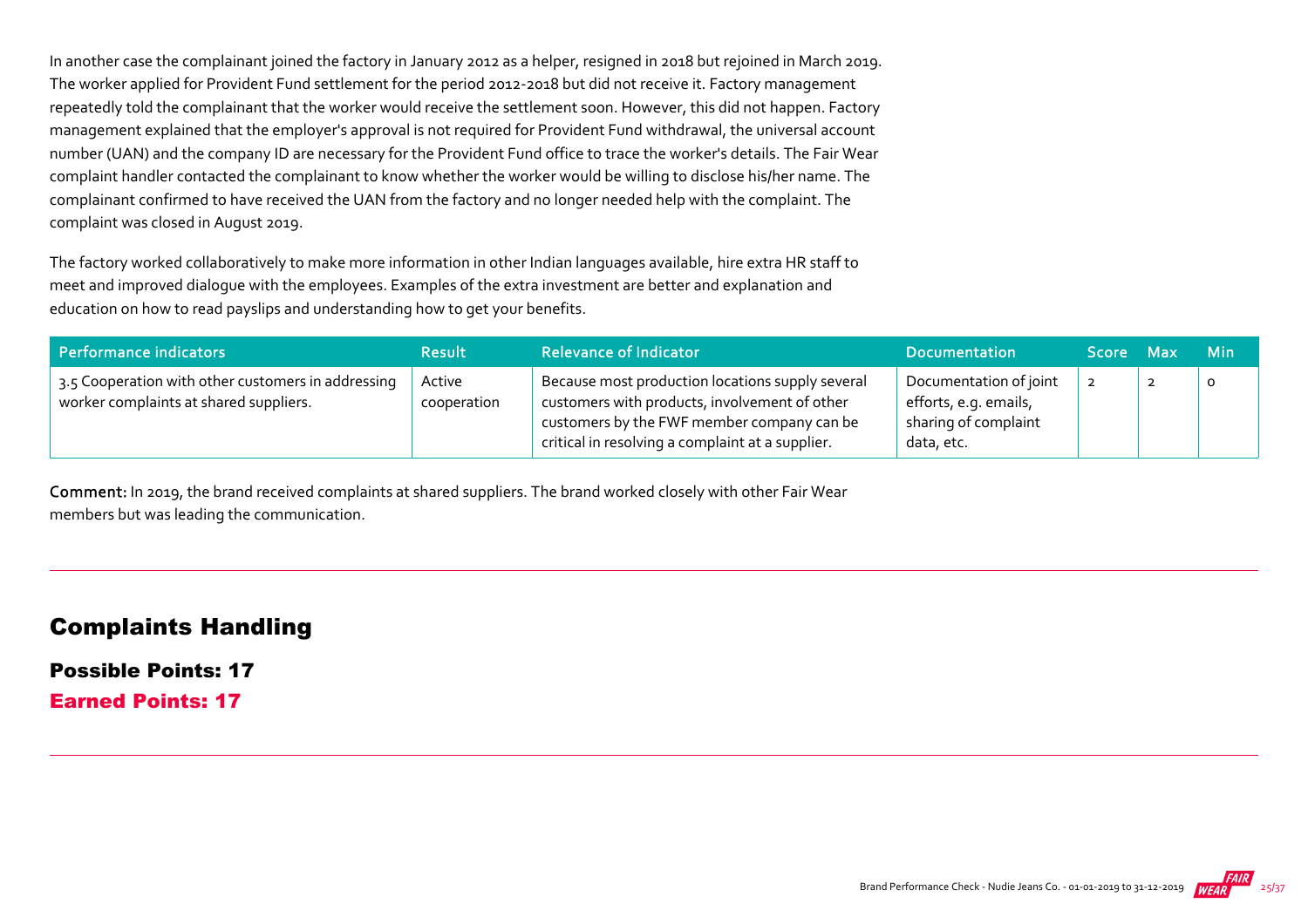## 4. Training and Capacity Building

| Performance indicators                                               | <b>Result</b> | <b>Relevance of Indicator</b>                                                                                                                                                                                                      | <b>Documentation</b>                                     | Score Max | <b>Min</b> |
|----------------------------------------------------------------------|---------------|------------------------------------------------------------------------------------------------------------------------------------------------------------------------------------------------------------------------------------|----------------------------------------------------------|-----------|------------|
| 4.1 All staff at member company are made aware of<br>FWF membership. | Yes           | Preventing and remediating problems often requires<br>the involvement of many different departments;<br>making all staff aware of FWF membership<br>requirements helps to support cross-departmental<br>collaboration when needed. | Emails, trainings,<br>presentation,<br>newsletters, etc. |           | $\circ$    |

Comment: Nudie Jeans organises trainings on FWF membership for all global sales staff, which are included in kick‐off collections meetings. In‐store training for retail staff takes place at least once a year, to make sure sales staff can convey Nudie Jeans values to the end consumers.

Monthly sustainability newsletters, with results of audits or suppliers visits updates, are sent to the whole organization, including stores. Sustainability is part of the core business of Nudie Jeans and thus all staff integrates the related requirements in their daily work. That apart, the brand now has a dashboard for sustainability‐related updates as part of its internal project management system.

| Performance indicators                                                              | <b>Result</b> | <b>Relevance of Indicator</b>                                                                                                               | <b>Documentation</b>                                                       | Score Max | <b>Min</b> |
|-------------------------------------------------------------------------------------|---------------|---------------------------------------------------------------------------------------------------------------------------------------------|----------------------------------------------------------------------------|-----------|------------|
| 4.2 All staff in direct contact with suppliers are<br>informed of FWF requirements. | Yes           | Sourcing, purchasing and CSR staff at a minimum<br>should possess the knowledge necessary to<br>implement FWF requirements and advocate for | <b>FWF Seminars or</b><br>equivalent trainings<br>provided; presentations, |           | $-1$       |
|                                                                                     |               | change within their organisations.                                                                                                          | curricula, etc.                                                            |           |            |

Comment: Nudie Jeans' production staff has regular meetings with purchasing, product development and sustainability staff to discuss status of improvement at a supplier level. Nudie Jeans sustainability staff regularly attends FWF events and webinars. Production teams and sustainability staff try to be present at audit closing meetings at the factories, although it did not happen in 2019.

| Performance indicators                                                                    | <b>Result</b>                  | <b>Relevance of Indicator</b>                                                                                                                                                                     | <b>Documentation</b>                                                           | Score Max      | <b>Min</b> |
|-------------------------------------------------------------------------------------------|--------------------------------|---------------------------------------------------------------------------------------------------------------------------------------------------------------------------------------------------|--------------------------------------------------------------------------------|----------------|------------|
| 4.3 All sourcing contractors/agents are informed<br>about FWF's Code of Labour Practices. | Yes + actively<br>support COLP | Agents have the potential to either support or<br>disrupt CoLP implementation. It is the responsibility<br>of member company to ensure agents actively<br>support the implementation of the CoLP. | Correspondence with<br>agents, trainings for<br>agents, FWF audit<br>findings. | $\overline{2}$ |            |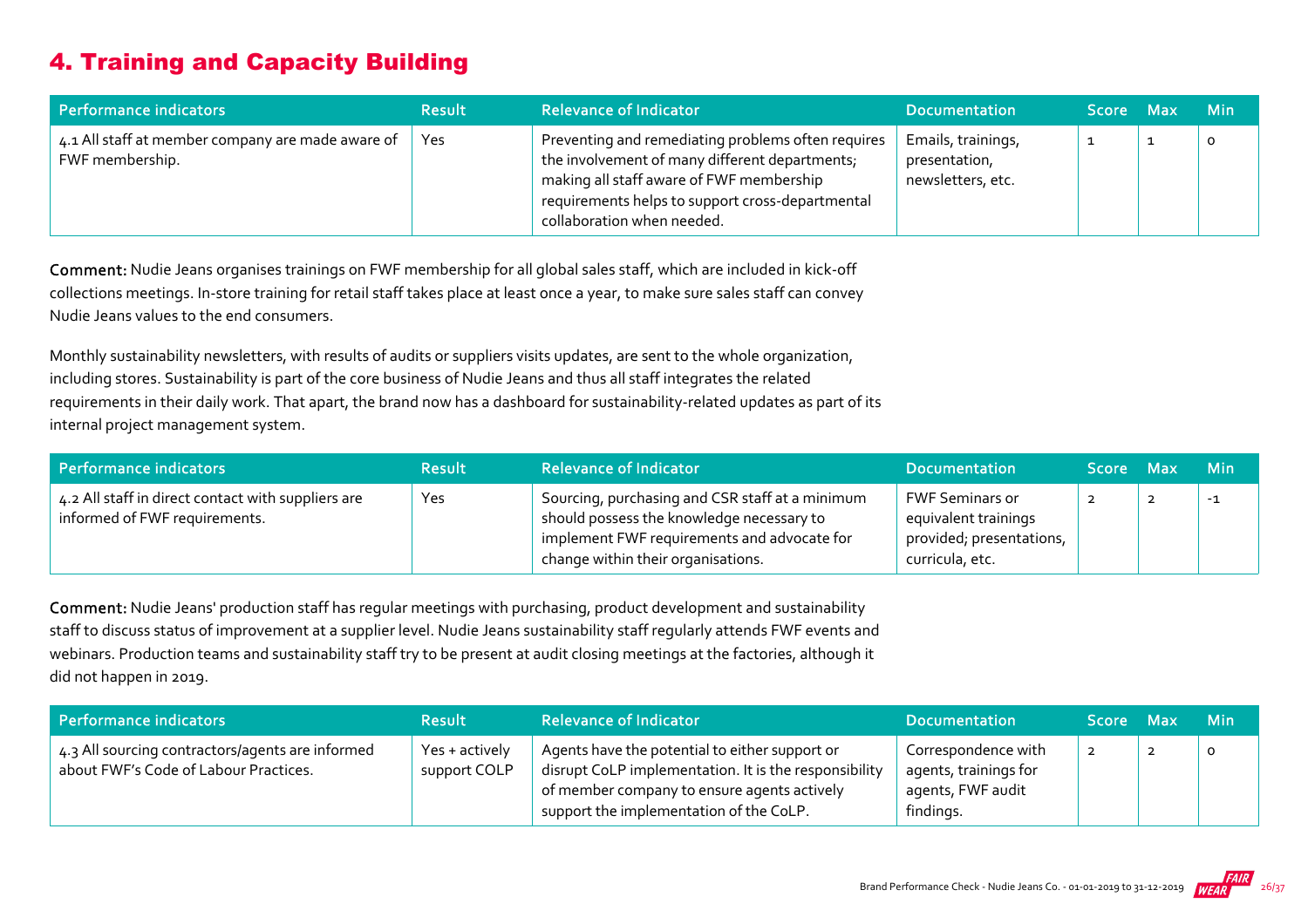Comment: In Italy, Tunisia, Portugal, Turkey and India, Nudie Jeans collaborates with agents who support quality control and production planning. They also actively contribute to the implementation of the Fair Wear Code of Labour Practices. These agents are responsible for explaining the questionnaire in the local language and are involved in CAP follow‐up.

| Performance indicators                                                                                                | <b>Result</b> | <b>Relevance of Indicator</b>                                                                                                                                                                                                                                                     | <b>Documentation</b>                                                                                                                                                                              | ا Score Max |   | <b>Min</b> |
|-----------------------------------------------------------------------------------------------------------------------|---------------|-----------------------------------------------------------------------------------------------------------------------------------------------------------------------------------------------------------------------------------------------------------------------------------|---------------------------------------------------------------------------------------------------------------------------------------------------------------------------------------------------|-------------|---|------------|
| 4.4 Factory participation in training programmes<br>that support transformative processes related to<br>human rights. | 3%            | Complex human rights issues such as freedom of<br>association or gender-based violence require more<br>in-depth trainings that support factory-level<br>transformative processes. FWF has developed<br>several modules, however, other (member-led)<br>programmes may also count. | Training reports, FWF's<br>data on factories<br>enrolled in training<br>programmes. For<br>alternative training<br>activities: curriculum,<br>training content,<br>participation and<br>outcomes. |             | b | $\circ$    |

Comment: In the last three years, the brand organized WEP Violence Prevention module at a production location in India and a WEP factory dialogue in a Turkish production location.

Recommendation: Fair Wear recommends Nudie Jeans to implement training programmes that support factory-level transformation such as establishing functional internal grievance mechanisms, improving worker‐management dialogue and communication skills or addressing gender‐based violence. Training assessed under this indicator should go beyond raising awareness and focus on behavioural change and long-term structures to improve working conditions. To this end, members can make use of Fair Wear's Workplace Education Programme communication or violence prevention module or implement advanced training through service providers or brand staff. Fair Wear guidance on good quality training is available on the Member Hub.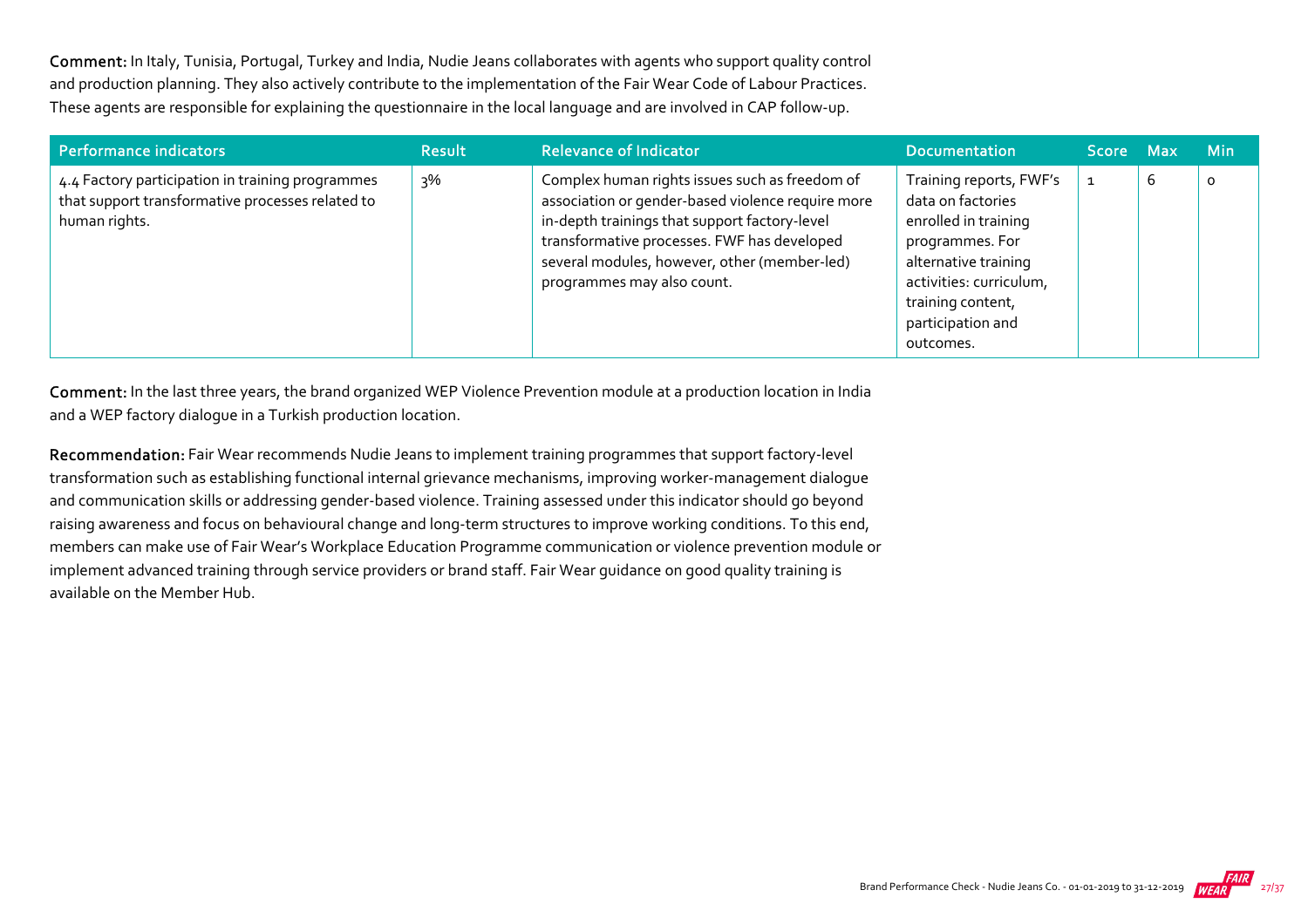| <b>Performance indicators</b>                                                | <b>Result</b>        | <b>Relevance of Indicator</b>                                                                                                                         | <b>Documentation</b>                                                                                                                                                                           | Score Max      |                | <b>Min</b> |
|------------------------------------------------------------------------------|----------------------|-------------------------------------------------------------------------------------------------------------------------------------------------------|------------------------------------------------------------------------------------------------------------------------------------------------------------------------------------------------|----------------|----------------|------------|
| 4.5 Degree to which member company follows up<br>after a training programme. | Active follow-<br>Up | After factory-level training programmes,<br>complementary activities such as remediation and<br>changes on brand level will achieve a lasting impact. | Documentation of<br>discussions with factory<br>management and<br>worker representatives,<br>minutes of regular<br>worker-management<br>dialogue meetings or<br>anti-harassment<br>committees. | $\overline{2}$ | $\overline{2}$ | $\circ$    |

Comment: The member brands showed active follow up with the Turkish and Indian supplier. However, the challenge remains to assure that the other workers in the production locations will be involved.

Recommendation: Fair Wear recommends Nudie Jeans to discuss outcomes of dialogue sessions with their supplier and what steps management is planning to further strengthen dialogue between workers and management. This may include holding an independent worker representative election; regular meetings between worker representatives and management to discuss improvements to working conditions or allowing worker representatives to conduct a worker survey on specific issues. Nudie Jeans should also investigate how they can contribute to implementing the action plan workers and management have agreed on (e.g. by adjusting sourcing practices).

#### Training and Capacity Building

Possible Points: 13 Earned Points: 8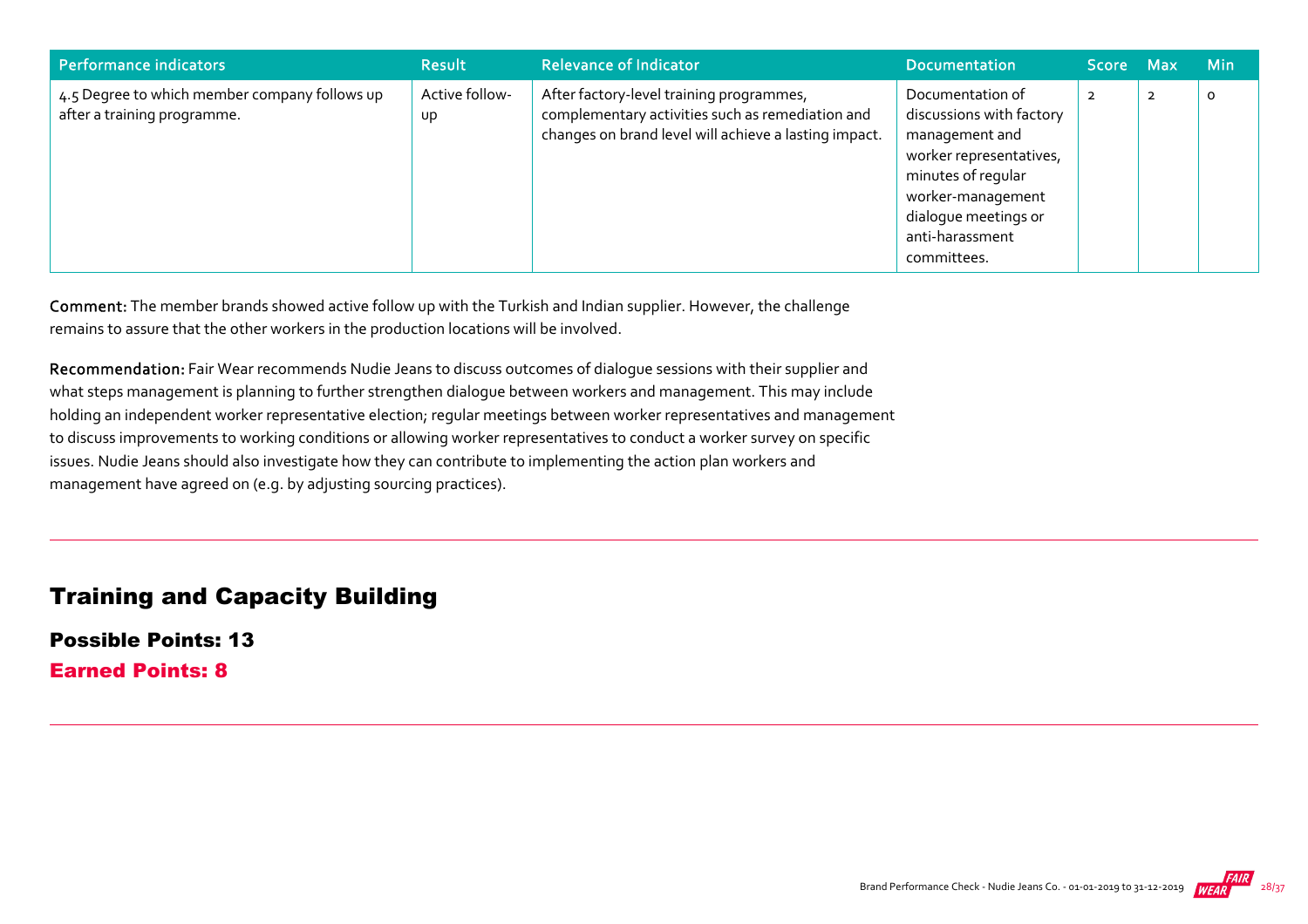## 5. Information Management

| Performance indicators                                       | <b>Result</b> | <b>Relevance of Indicator</b>                                                                                     | <b>Documentation</b>                                                                                                                                                                                                          | Score Max |   | <b>Min</b> |
|--------------------------------------------------------------|---------------|-------------------------------------------------------------------------------------------------------------------|-------------------------------------------------------------------------------------------------------------------------------------------------------------------------------------------------------------------------------|-----------|---|------------|
| 5.1 Level of effort to identify all production<br>locations. | Intermediate  | Any improvements to supply chains require member<br>companies to first know all of their production<br>locations. | Supplier information<br>provided by member<br>company. Financial<br>records of previous<br>financial year.<br>Documented efforts by<br>member company to<br>update supplier<br>information from its<br>monitoring activities. |           | b | $-2$       |

Comment: Transparency is a high priority of Nudie Jeans. A supplier transparency agreement is signed between the supplier and Nudie Jeans disclosing all factory information, the number of workers and subcontractor information. In Italy, Nudie Jeans audits subcontractors used for specific prints (jeans pocket prints) as well as fabric manufacturing.

Last year, the product development manager was more involved in order to align product development with transparency. The product development department and sustainability department have been working together more to stabilise the number of product locations.

In Portugal and India, production agents keep track of any new suppliers or subcontractors. They are present daily at the production sites when the orders for Nudie Jeans are being made. Nudie Jeans is aware of the exact capacity of suppliers and their production lines, and therefore the local staff can check if all production for Nudie Jeans takes place at the specific locations. The brand has invested a lot of time in the past two years to map all subcontractors in its supply chain. The subcontractors are all included in their monitoring system and audited.

| Performance indicators                                                                                                              | <b>Result</b> | <b>Relevance of Indicator</b>                                                                                                                                                       | <b>Documentation</b>                                                                                                                   | Score Max | <b>Min</b> |
|-------------------------------------------------------------------------------------------------------------------------------------|---------------|-------------------------------------------------------------------------------------------------------------------------------------------------------------------------------------|----------------------------------------------------------------------------------------------------------------------------------------|-----------|------------|
| 5.2 CSR and other relevant staff actively share<br>information with each other about working<br>conditions at production locations. | Yes           | CSR, purchasing and other staff who interact with<br>suppliers need to be able to share information in<br>order to establish a coherent and effective strategy<br>for improvements. | Internal information<br>system; status CAPs,<br>reports of meetings of<br>purchasing/CSR;<br>systematic way of<br>storing information. |           | $-1$       |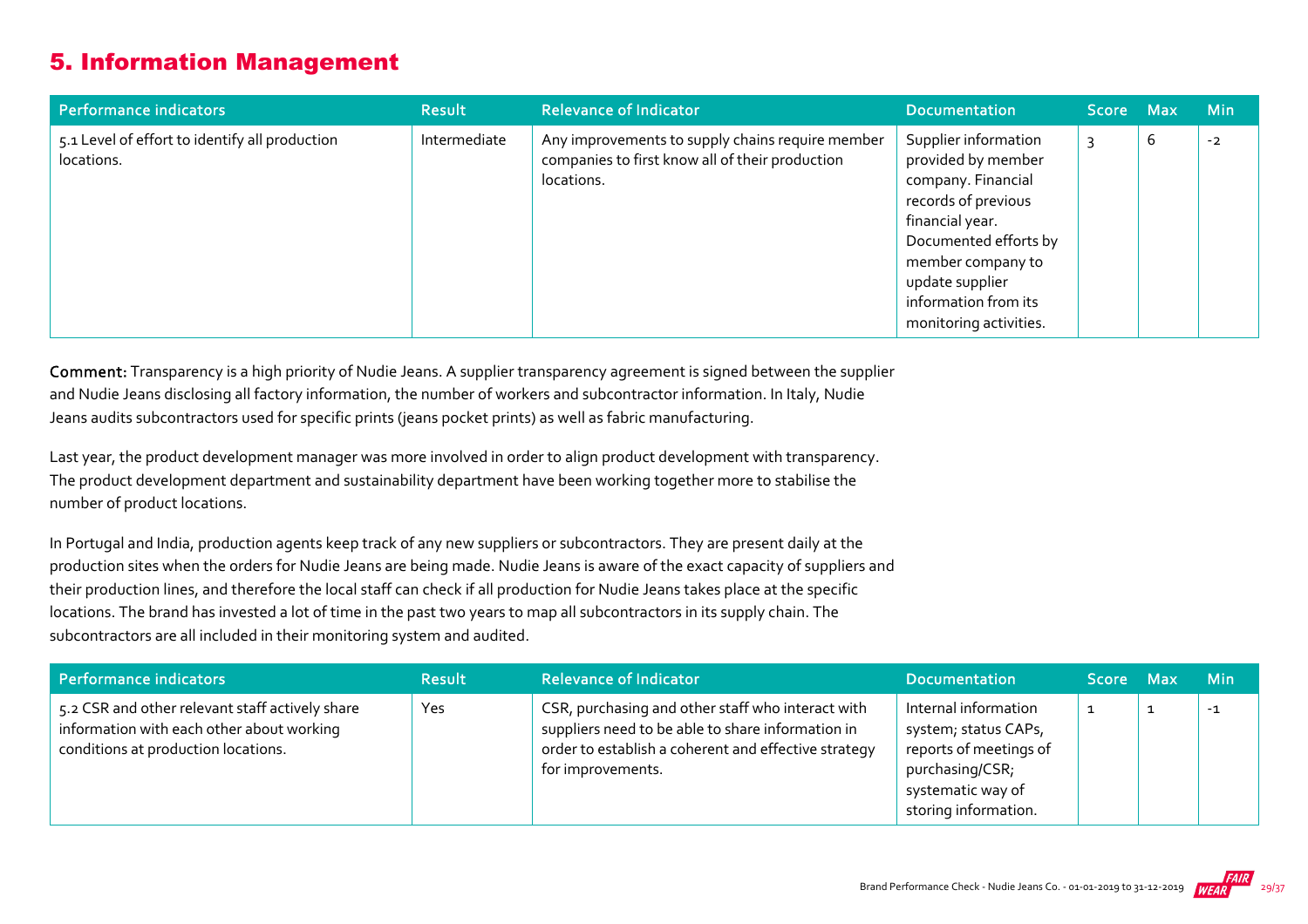Comment: Nudie Jeans implements coordinated efforts between the Sustainability manager and the manager of the Product Development Department. The production staff is informed about the outcome of audits. They are also briefed by the Sustainability manager before visiting suppliers. They receive a list of questions to check on during the visit. Buyers and product managers also sometimes observe audits.

A supplier dashboard and folders containing visit reports ensure that new information is documented, updated and available for the concerned teams.

#### Information Management

Possible Points: 7 Earned Points: 4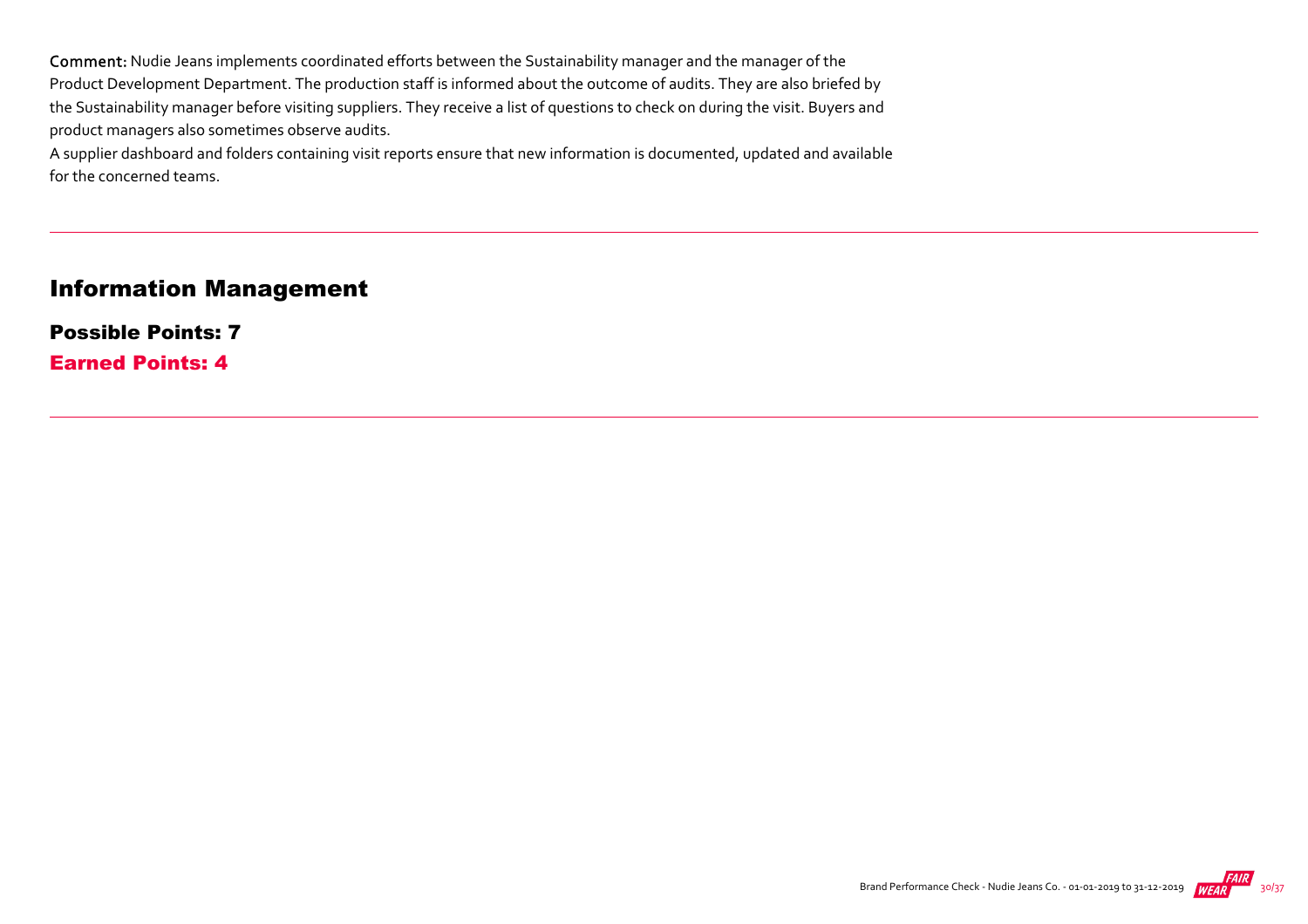## 6. Transparency

| Performance indicators                                                            | <b>Result</b>                                                                                | <b>Relevance of Indicator</b>                                                                                                                                                                                                                                                                                                       | <b>Documentation</b>                                                                                                            | Score Max      | <b>Min</b> |
|-----------------------------------------------------------------------------------|----------------------------------------------------------------------------------------------|-------------------------------------------------------------------------------------------------------------------------------------------------------------------------------------------------------------------------------------------------------------------------------------------------------------------------------------|---------------------------------------------------------------------------------------------------------------------------------|----------------|------------|
| 6.1 Degree of member company compliance with<br><b>FWF Communications Policy.</b> | Minimum<br>communications<br>requirements<br>are met AND no<br>significant<br>problems found | FWF's communications policy exists to ensure<br>transparency for consumers and stakeholders, and<br>to ensure that member communications about<br>FWF are accurate. Members will be held<br>accountable for their own communications as well<br>as the communications behaviour of 3rd-party<br>retailers, resellers and customers. | FWF membership is<br>communicated on<br>member's website;<br>other communications<br>in line with FWF<br>communications policy. | $\overline{2}$ | -२         |

Comment: Nudie Jeans communicates about Fair Wear through the company website. That apart they use social media (twitter, facebook, and Instagram) to redirect consumers and other stakeholders to sustainability‐related content on their website.

| Performance indicators                                          | <b>Result</b>                                   | <b>Relevance of Indicator</b>                                                                                               | <b>Documentation</b>                                                                                                                             | ا Score Max |                | <b>Min</b> |
|-----------------------------------------------------------------|-------------------------------------------------|-----------------------------------------------------------------------------------------------------------------------------|--------------------------------------------------------------------------------------------------------------------------------------------------|-------------|----------------|------------|
| 6.2 Member company engages in advanced<br>reporting activities. | Supplier list is<br>disclosed to<br>the public. | Good reporting by members helps to ensure the<br>transparency of FWF's work and shares best<br>practices with the industry. | Member company<br>publishes one or more of<br>the following on their<br>website: Brand<br>Performance Check,<br>Audit Reports, Supplier<br>List. |             | $\overline{2}$ | $\circ$    |

Comment: Nudie Jeans has signed the Transparency Pledge and annually discloses its production locations with information, including subcontractors and audit summaries, in their production guide on their website.

| Performance indicators                                                                 | <b>Result</b>                                                                                      | <b>Relevance of Indicator</b>                                                                                                                                                                                                                     | <b>Documentation</b>                                                 | <b>Score</b>   | <b>Max</b> | <b>Min</b> |
|----------------------------------------------------------------------------------------|----------------------------------------------------------------------------------------------------|---------------------------------------------------------------------------------------------------------------------------------------------------------------------------------------------------------------------------------------------------|----------------------------------------------------------------------|----------------|------------|------------|
| 6.3 Social Report is submitted to FWF and is<br>published on member company's website. | Complete and<br>accurate report<br>submitted to<br>FWF AND<br>published on<br>member's<br>website. | The social report is an important tool for members to<br>transparently share their efforts with stakeholders.<br>Member companies should not make any claims in<br>their social report that do not correspond with FWF's<br>communication policy. | Social report that is in<br>line with FWF's<br>communication policy. | $\overline{2}$ |            | $-1$       |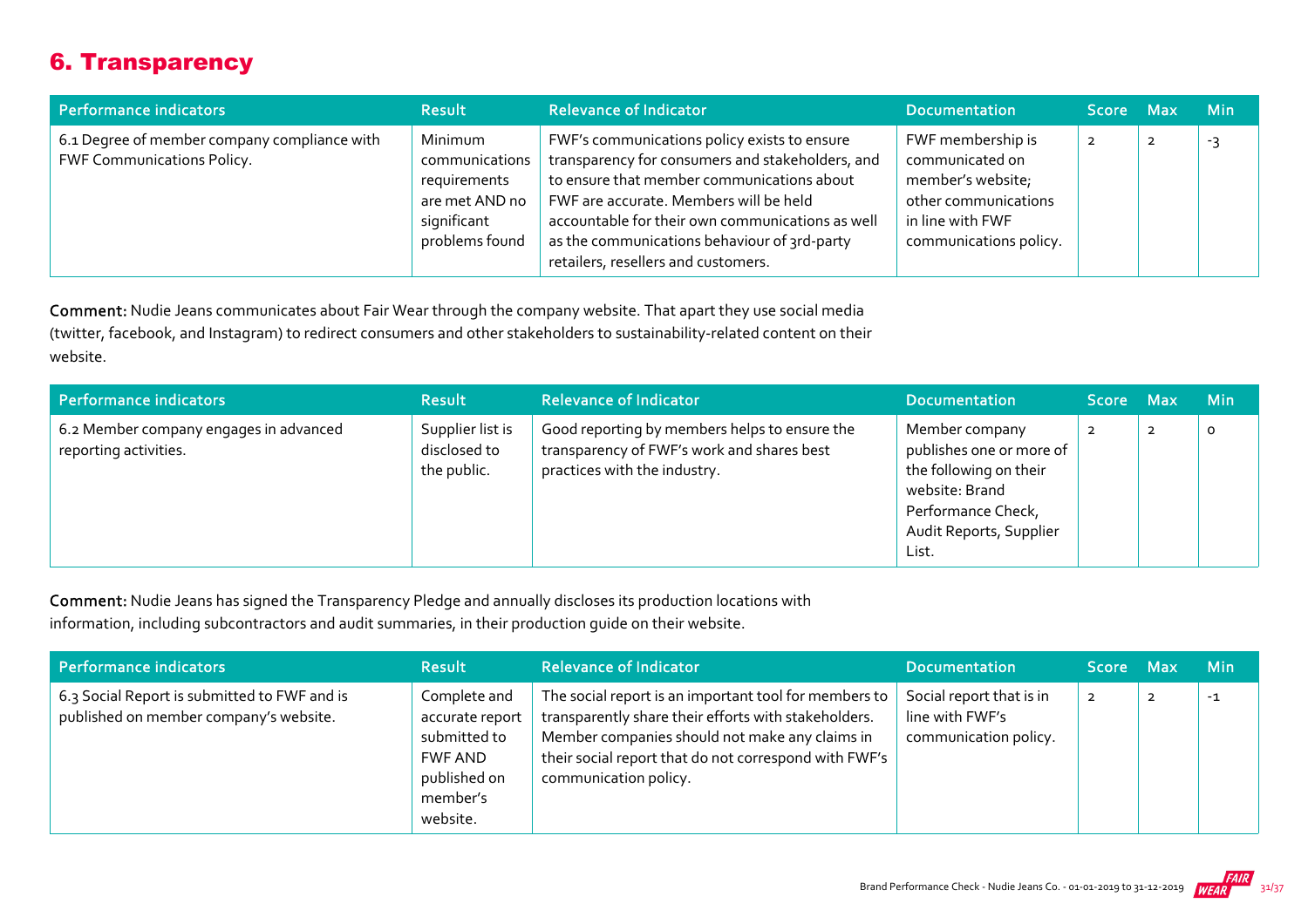## **Transparency**

Possible Points: 6

Earned Points: 6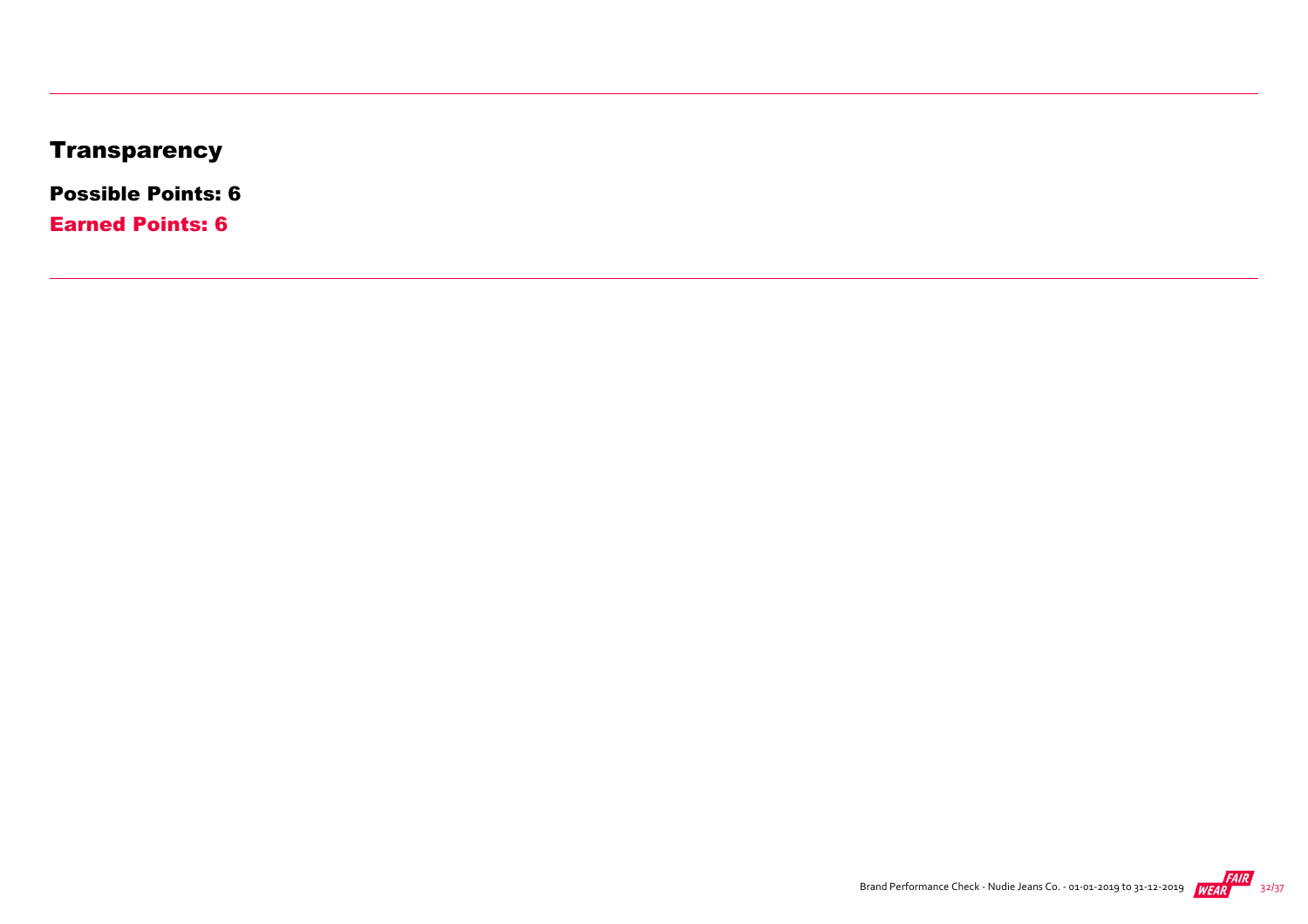## 7. Evaluation

| Performance indicators                                                                               | <b>Result</b> | <b>Relevance of Indicator</b>                                                                                                   | <b>Documentation</b>                                       | Score Max |                | – Min   |
|------------------------------------------------------------------------------------------------------|---------------|---------------------------------------------------------------------------------------------------------------------------------|------------------------------------------------------------|-----------|----------------|---------|
| 7.1 Systemic annual evaluation of FWF membership<br>is conducted with involvement of top management. | Yes           | An annual evaluation involving top management<br>ensures that FWF policies are integrated into the<br>structure of the company. | Meeting minutes, verbal<br>reporting, Powerpoints,<br>etc. |           | $\overline{2}$ | $\circ$ |

Comment: CSR priorities are set in cooperation with the production department and Sustainability manager. Since late 2017, the Sustainability manager is part of the management group.

The CEO is committed to CSR, but leaves execution to the Sustainability manager. The CEO is updated on all social compliance and FWF related updates such as the transparency policy.

| Performance indicators                                                                                                           | <b>Result</b> | <b>Relevance of Indicator</b>                                                                                                                                                                                                   | <b>Documentation</b>                                                                                                                          | Score Max |   | <b>Min</b> |
|----------------------------------------------------------------------------------------------------------------------------------|---------------|---------------------------------------------------------------------------------------------------------------------------------------------------------------------------------------------------------------------------------|-----------------------------------------------------------------------------------------------------------------------------------------------|-----------|---|------------|
| 7.2 Level of action/progress made on required<br>changes from previous Brand Performance Check<br>implemented by member company. | 100%          | In each Brand Performance Check report, FWF may<br>include requirements for changes to management<br>practices. Progress on achieving these requirements<br>is an important part of FWF membership and its<br>process approach. | Member company<br>should show<br>documentation related<br>to the specific<br>requirements made in<br>the previous Brand<br>Performance Check. | 4         | 4 | $-2$       |

Comment: In last year's performance check Nudie Jeans received one requirement on indicator 1.3: Nudie Jeans needs to ensure that new production locations sign and return the questionnaire before first orders are placed.

The brand followed up on this requirement.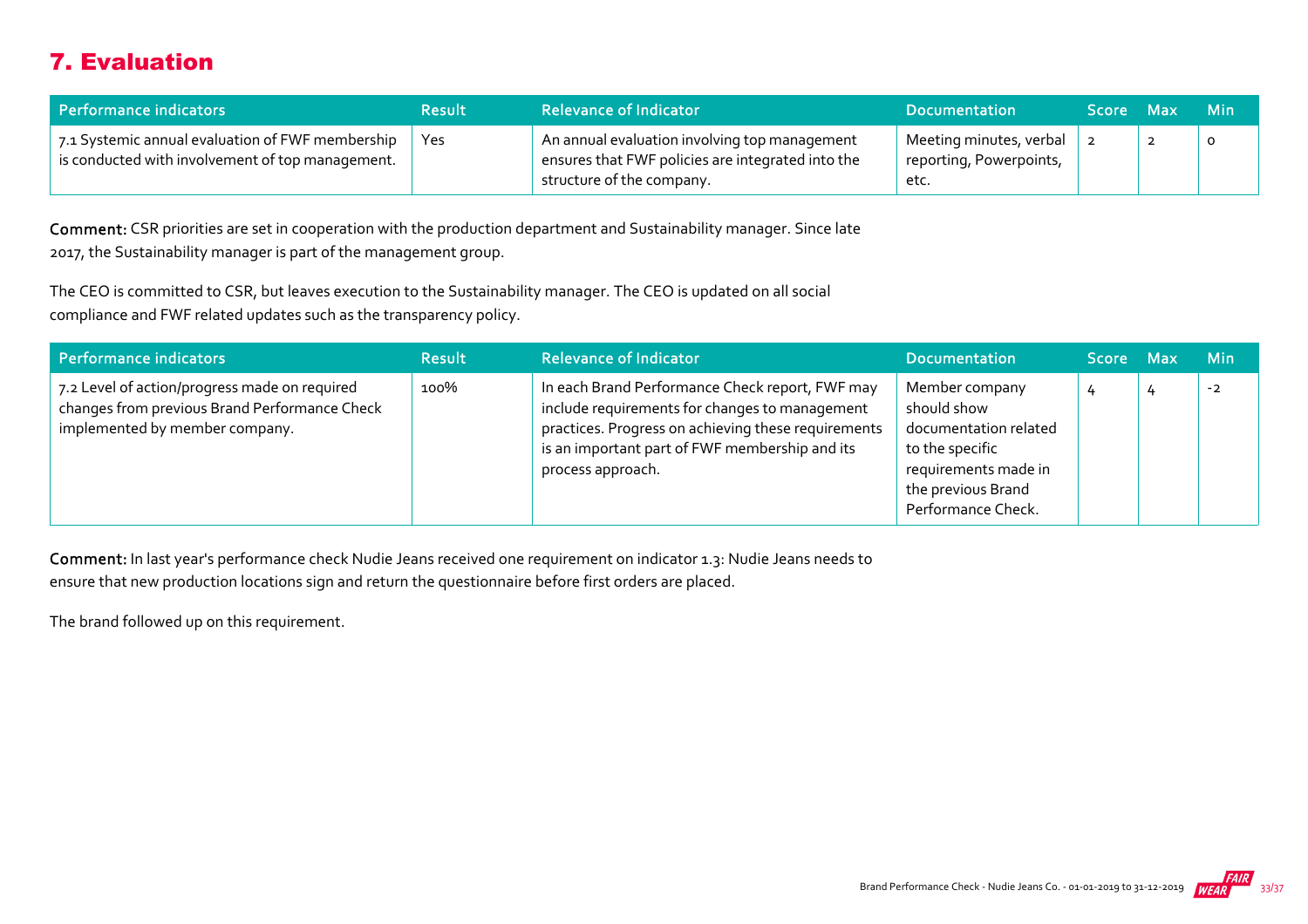## Evaluation

Possible Points: 6

Earned Points: 6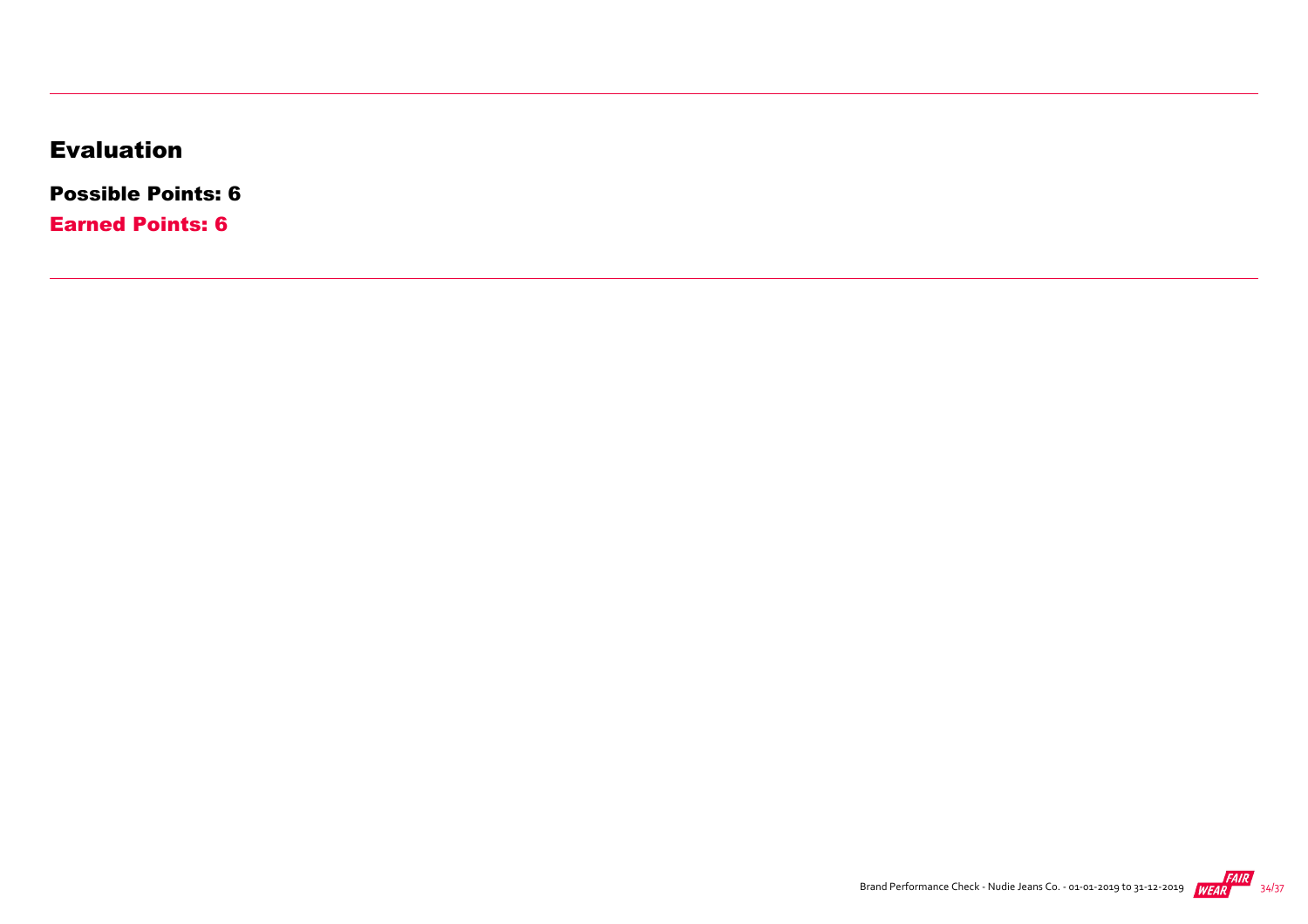#### Recommendations to Fair Wear

- ‐ The upload file size of Fair force is too low
- ‐ Show relevant audit findings also to brands in FairForce
- ‐ Show how many workers (% of total workers)
- ‐ Go deeper in the tiers
- ‐ Align CAP follow‐up better when multiple brands source in one factory.
- ‐ Extend the transparency chapter, make it more prominent and weigh it stronger.
- ‐ Fairforce is a big improvement.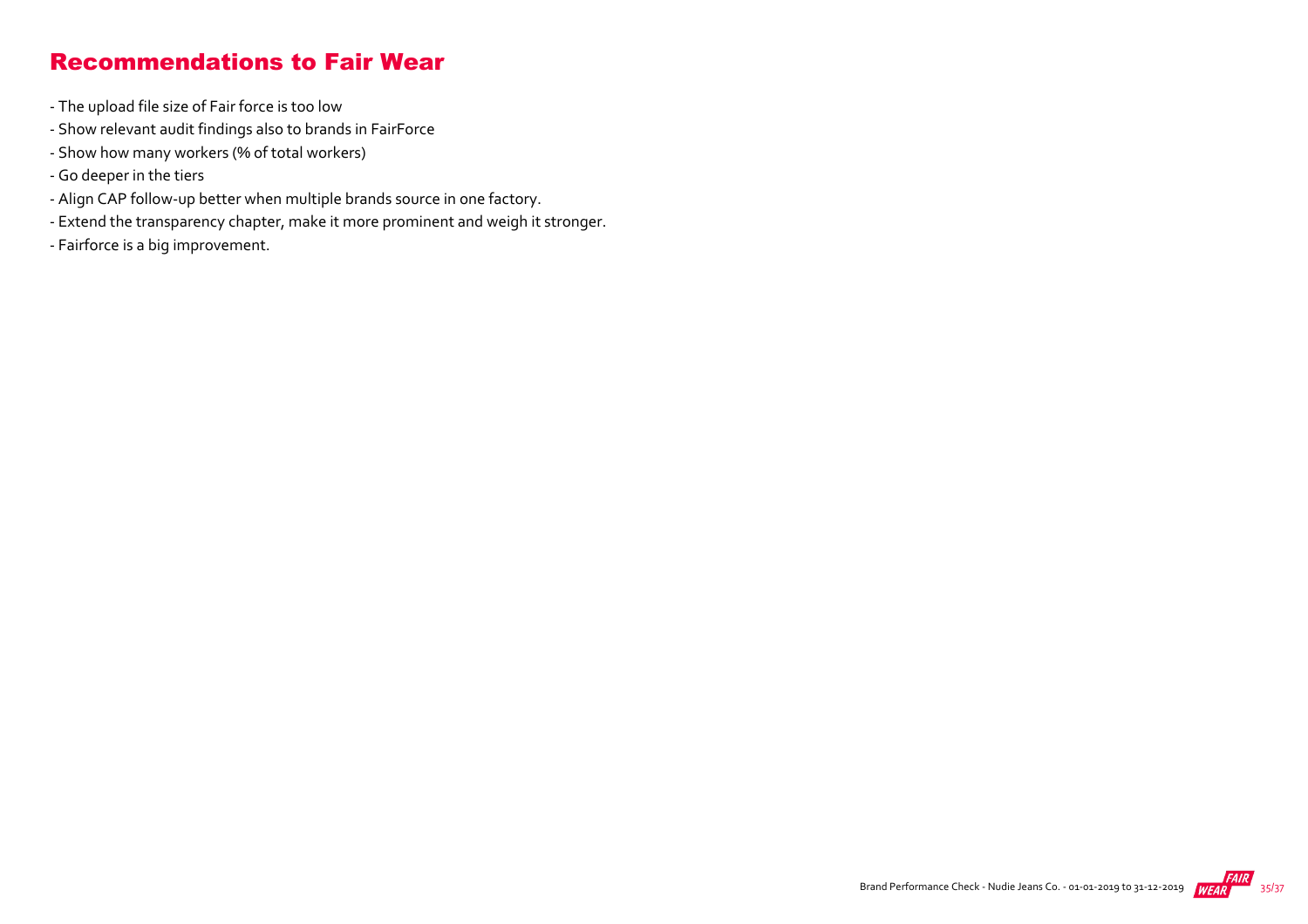## Scoring Overview

| Category                              | Earned | Possible |
|---------------------------------------|--------|----------|
| <b>Purchasing Practices</b>           | 35     | 52       |
| Monitoring and Remediation            | 29     | 30       |
| <b>Complaints Handling</b>            | 17     | 17       |
| <b>Training and Capacity Building</b> | 8      | 13       |
| <b>Information Management</b>         |        |          |
| Transparency                          |        | b        |
| Evaluation                            |        | ь        |
| Totals:                               | 105    | 131      |

Benchmarking Score (earned points divided by possible points)

Performance Benchmarking Category Leader

80

Brand Performance Check - Nudie Jeans Co. - 01-01-2019 to 31-12-2019 **INFAR** 36/37